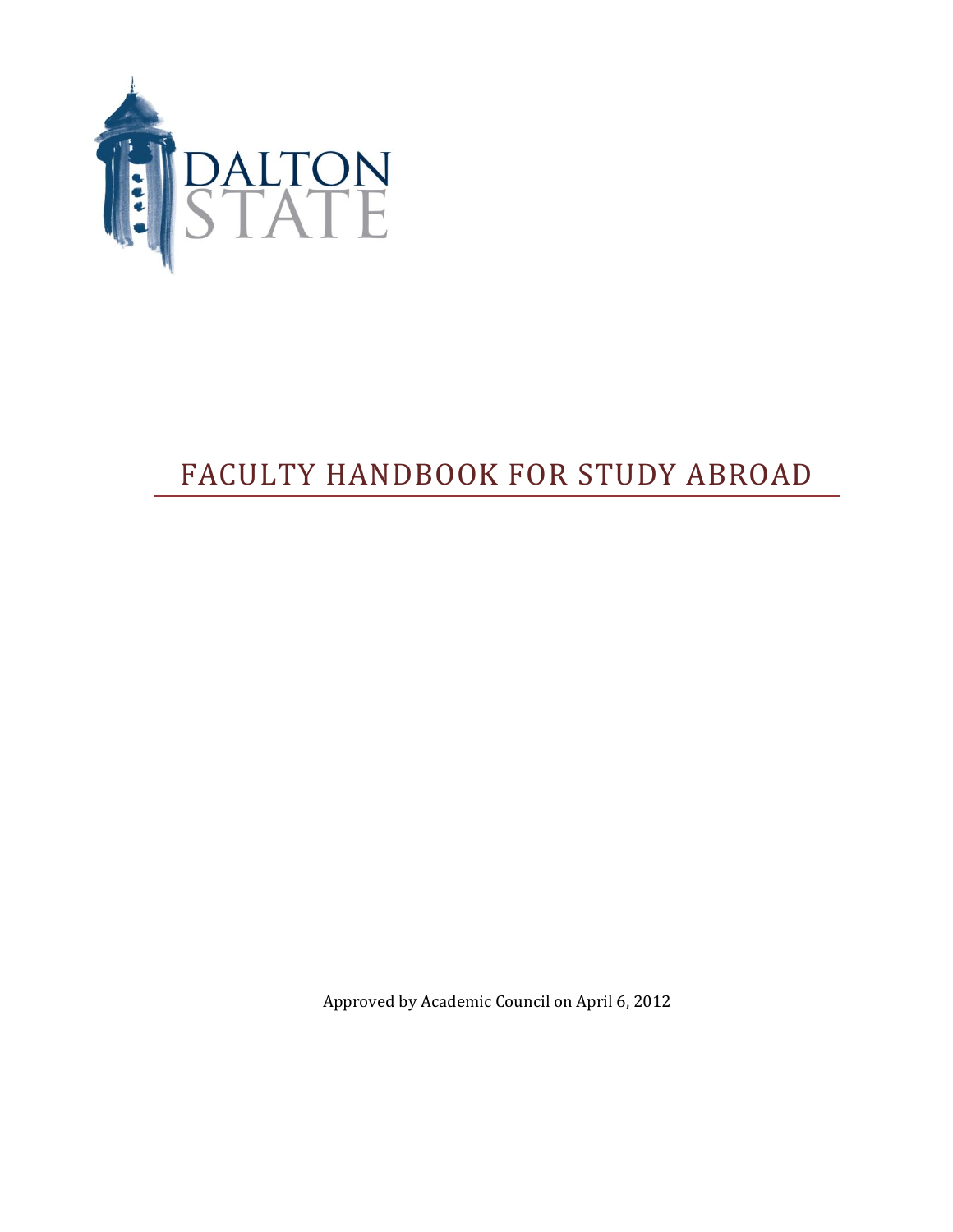# TABLES OF CONTENTS

| PROGRAM DEVELOPMENT |
|---------------------|
|                     |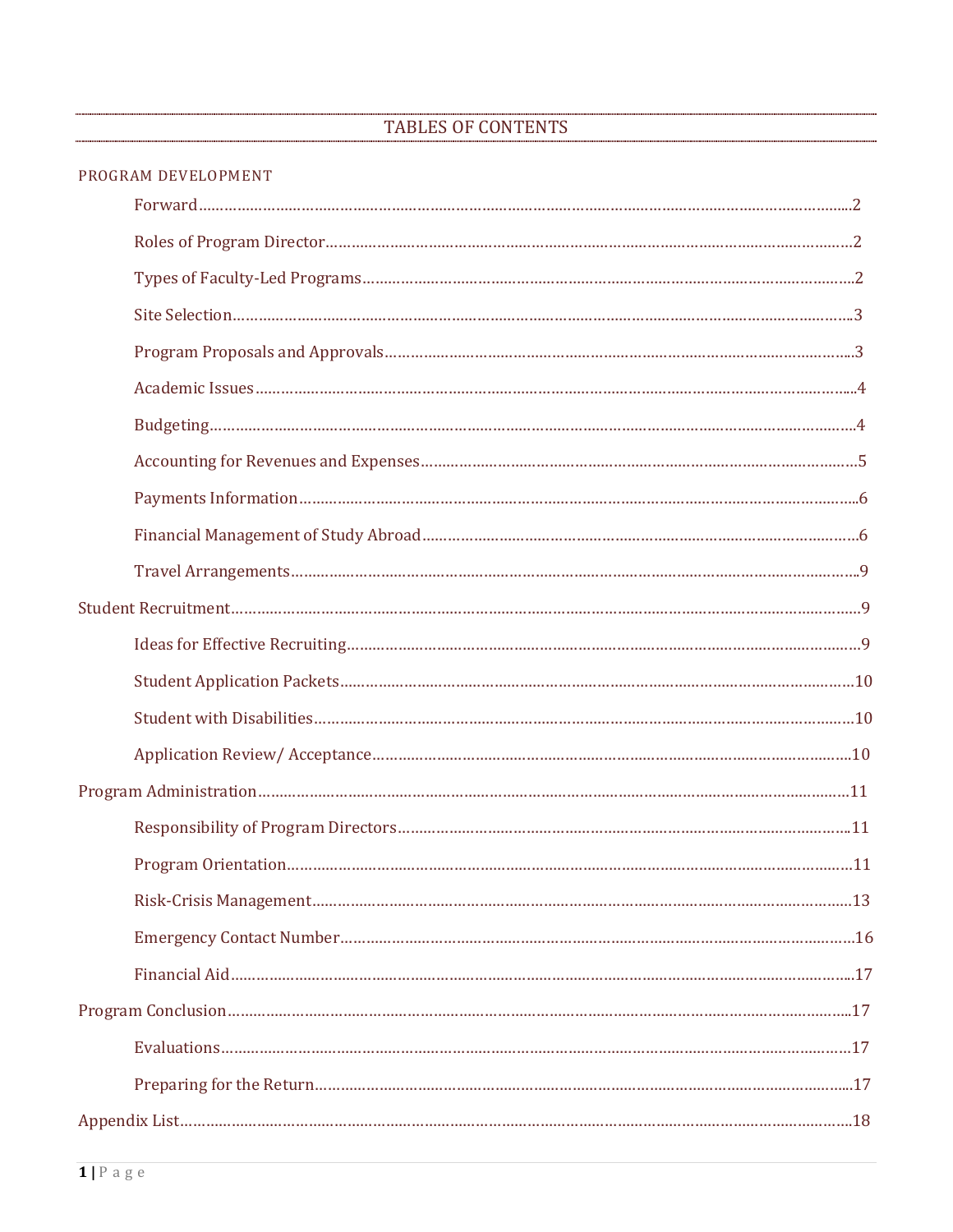## FORWARD

This handbook was developed by the International Education Committee to provide Dalton State faculty and staff with basic guidelines and policies relating to the development, maintenance, and evaluation of study abroad programs. To prepare our students to meet the challenge in the era of globalization, Dalton State strives to promote international education by encouraging faculty members to strengthen the existing programs and develop new ones and by providing support to students to internationalize their academic learning experience by participating in faculty-led study abroad programs.

# ROLES OF PROGRAM DIRECTOR

A program director must be a full-time faculty member who has an interest in developing a new study abroad program or leading an existing one. The program director is responsible for following all Dalton State and Board of Regents (BOR) policies, including those that do not specifically relate to the administration of study abroad programs.

Dalton State requires all study abroad programs sponsored by the institution or by any of its personnel to be submitted for approval by the International Education Committee. The proposal will be evaluated on the basis of the guidelines recommended by NAFSA for administering study abroad programs.

A successful program director must enjoy working with students and possess administrative skills. He or she must be comfortable providing student counseling and taking disciplinary action if necessary. Diplomatic skills are required to establish good relations with the host institution or organization abroad. In addition, the program director should be familiar with the host country and its culture.

The responsibilities of the program director include developing programs, recruiting students, selecting sites, securing department support, providing complete and accurate information to student applicants, conducting program orientation, developing a good relationship with the hosting institution, selecting and supervising participating faculty members, scheduling courses and activities, planning logistics, and ensuring safety of participating members.

### TYPES OF FACULTY-LED PROGRAMS

Before starting work on program development, interested faculty should assess the amount of interest among the student population and types of study abroad program that are suitable to students. A facultyled program is a type of study abroad experience that consists of one or more credit-bearing, study-travel courses along with a sequence of group activities, organized excursions, and cultural encounters. Faculty-led programs are led by college professors and usually last between one to eight weeks.

Dalton State is currently seeking to promote four particular types of faculty-led programs in the near term.

- **Short-term field/experiential study program.** These types of programs typically last one to two weeks and can be conducted during spring break or the summer. They may include a course of 3 or 4 hours of credits.
- **Summer Program**. These types of programs can last between three to six weeks and can be led by one or several faculty members, offering multiple courses. Students can take two or three credited courses.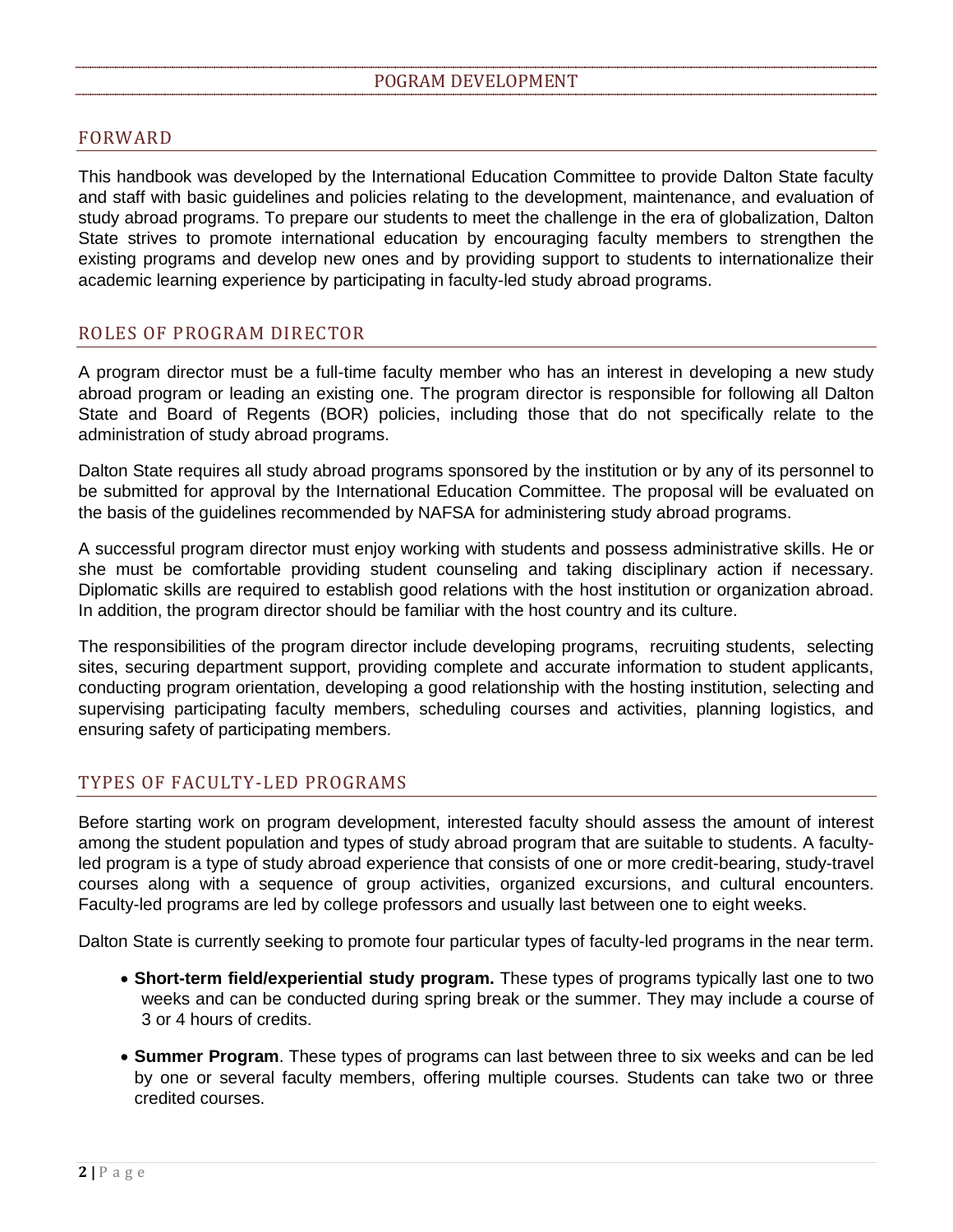- **Hybrid Program**. This type of program requires a short-term abroad field learning experience to supplement an existing on-campus course.
- **Consortium-sponsored Programs.** Dalton State will participate in the University System of Georgia (USG)'s World Regional Council-sponsored programs and seek collaborations with other institutions to build new programs.

The long term-goal of Dalton State is to establish semester-long programs, exchange programs, and other types of direct enrollment and matriculation programs through building partnership agreements with international higher education institutions.

# SITE SELECTION

A program site selected should be based on academic interests and contact. Having contact at an institution, however, is not a sufficient reason to launch a study abroad program. Consider the following questions when choosing a program site:

- **Purpose**: Is there a valid reason for taking a group of students to a particular site?
- **Suitability**: Will the environment contribute something to the program's course offerings? In other words, does the location contribute to the learning experience in ways that could not be duplicated by the students who stayed at home?
- **Competitiveness**: Will the site compete with any existing Dalton State or University System programs?
- **Easy Access**: Does the city offer enough sites to occupy and enrich students' free time? Ideally, the city will provide convenient access to other sites of interest so that students may visit nearby cities.
- **Cost**: What is the cost of living? Sometimes staying in large cities is much more expensive for students than staying in small to medium size places. The expense of some countries in comparison to the U.S. can be extremely high and may deter students from participating.
- **Political Environment**: Are Americans welcome in the city/country? Is the region stable enough to insure the safety of the students? If a politically or otherwise volatile region is chosen for the site, extra attention must be paid to safety concerns. For the most current information regarding safety and security abroad, program directors should visit the Department of State-International Travel section: [http://travel.state.gov/travel/cis\\_pa\\_tw/cis\\_pa\\_tw\\_1168.html](http://travel.state.gov/travel/cis_pa_tw/cis_pa_tw_1168.html)

# PROGRAM PROPOSALS AND APPROVALS

Any full-time faculty member can submit a study abroad program proposal to the International Education Committee for initial approval. The final approval will be made by the Vice President for Academic Affairs and the President. Existing programs must be reapproved annually by the Vice President for Academic Affairs and the President.

The procedures for obtaining Board of Regents' approval require a faculty member (program director) to prepare a formal proposal. The proposal must provide the following information:

- Purpose of the program
- Course description: number of credit hours and contact hours, course title and number, courserelated activities and excursions, and levels (upper or lower level of undergraduate courses)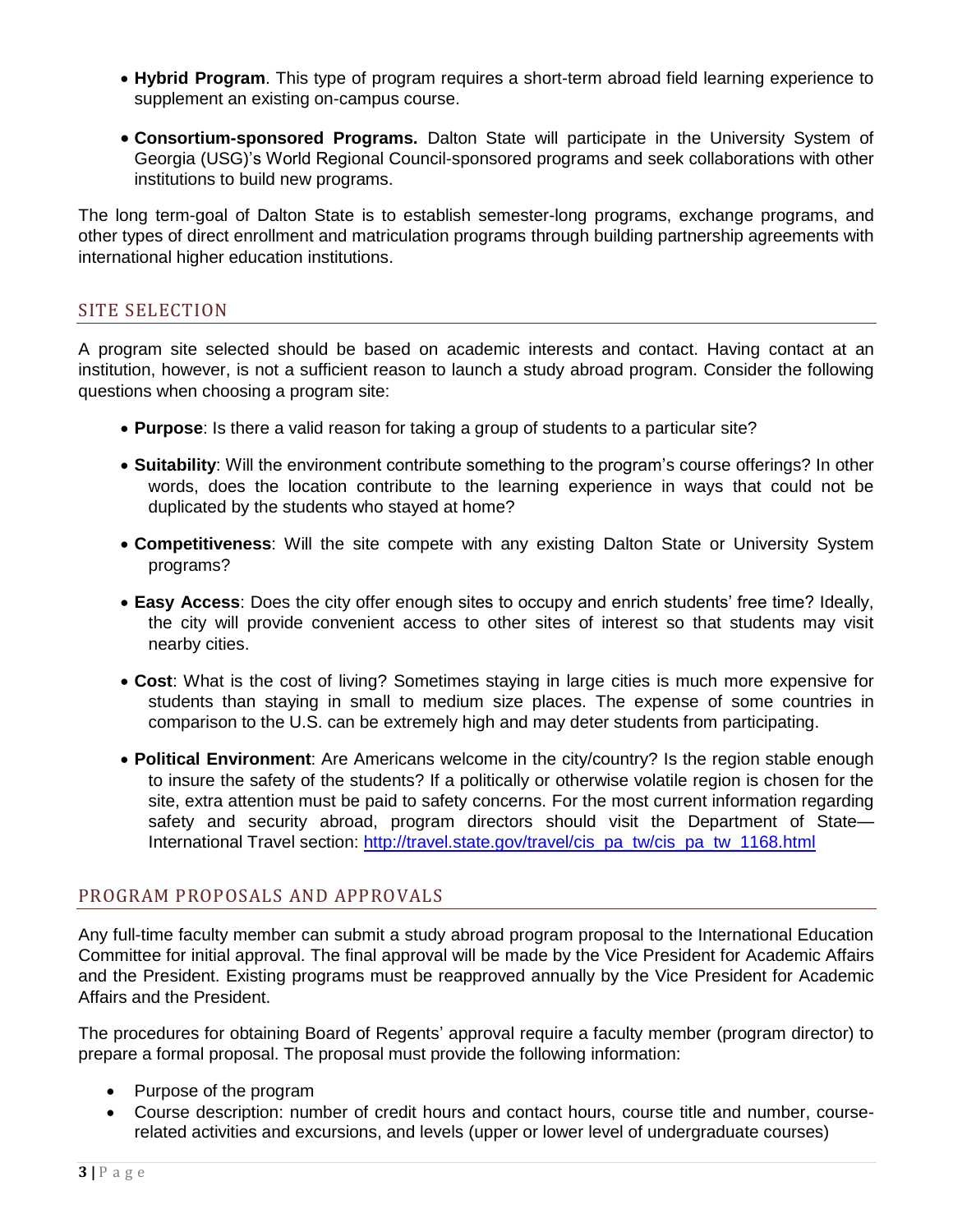- Minimum/maximum number of students and faculty
- Projected cost for each student (tuition, program fees, room and board, etc.)
- Projected budget (non-instructional & instructional income, expenses assuming current exchange rate, amount and source of faculty compensation)
- Program affiliations
- Security and travel arrangements
- Countries and cities visited
- Insurance and risk management information
- Deadlines for deposits/payments and registration
- Agreements with the institution or organization abroad

After the program has been approved by Dalton State officials, the Director of the Center for International Education (CIE) will publicize the program information on campus and in the system-wide study abroad councils and committees. A copy of the approval will be forwarded to the Enrollment Services and the Office of Fiscal Affairs when completed.

# ACADEMIC ISSUES

Program directors are responsible for maintaining the academic integrity of a study abroad program and ensuring it meets standard Dalton State academic policy in course design and delivery. The reputation of all study abroad programs is of great importance to a successful program operation. Please consider the following factors when developing and directing a program:

Courses taught abroad should have the same or more contact hours as on-campus courses. Program directors are advised to give students a course syllabus, required reading list, and the first homework assignment prior to departure, so they can prepare in advance. The contact hours should include adequate classroom teaching, field trips and excursions, or service learning.

Course evaluations must be completed for all courses taught overseas. Arrangements should be made to obtain a sufficient number of student evaluation forms for distribution upon the conclusion of each course. Completed forms should be collected by a student and placed in a sealed envelope signed by the student. Course evaluations should be forwarded to the faculty member's department chair.

Each director should conduct a program evaluation at the end of the program. The evaluation results should be reported to Director of the Center for International Education.

# BUDGETING

Program directors must prepare an overall budget for the program which includes all expected revenue and expenditures.

TUITION FEES

All participants pay tuition. Tuition will vary depending on the number of credit hours taken and the tuition rate for each student.

Students are also responsible for paying technology and institutional fees. Other ancillary fees (health fee, athletic fee, etc.) are waived for participants in study abroad programs because they are not on campus to benefit from these services.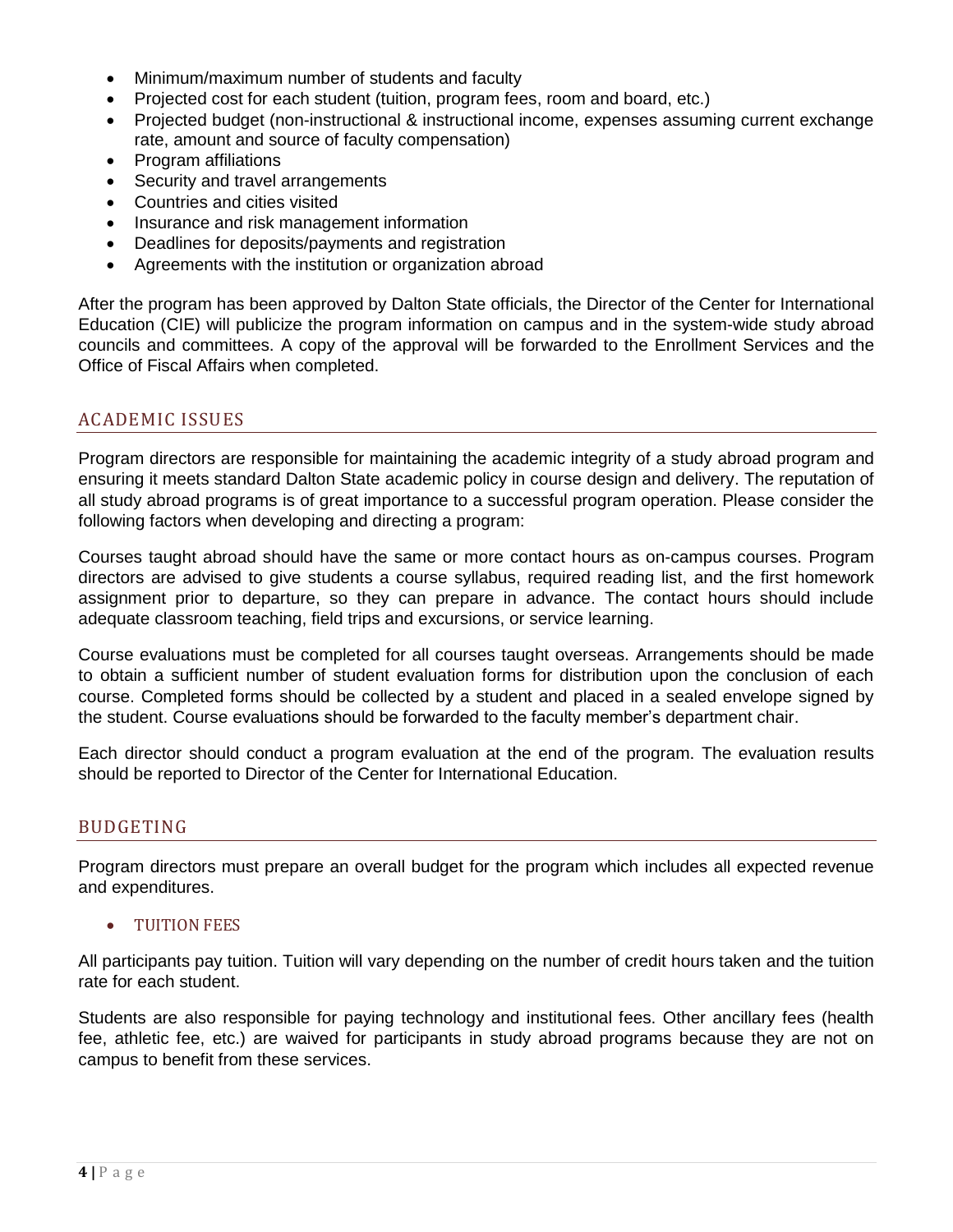#### PROGRAM FEES

Program fees include all fees that the program will pay on behalf of the students: classroom rental, administrative costs on site (such as telephone calls, faxes, postage, etc.), site visit(s), guest speakers, and staff on site. Students must pay for the mandatory coverage of emergency medical and accident insurance. The Director of the Center for International Education will provide the program directors with information on the system-contracted study abroad insurance information.

It is recommended that the current currency exchange rate should be used when calculating expenses. An additional 5% reserve fund should be included to account for fluctuations in exchange rates, to cover unexpected costs, and to ensure that the institution can meet reasonable contingencies that may arise. This reserve is recommended by the BOR for all programs and cannot exceed 20% over time. A program's budget must show that its revenues will be sufficient to cover all expenditures.

#### FACULTY SALARIES & EXPENSES

Study abroad programs vary widely in terms of structure and method of operation. In general, the total tuition revenue for a specific program must be enough to cover all faculty expenses (salary, benefits, travel, etc). The Vice President for Academic Affairs may work with DSC Foundation in providing allowable faculty salaries and expenses.

# ACCOUNTING FOR REVENUES AND EXPENSES

All study abroad programs must comply with the accounting procedures issued by the Board of Regents, approved by the Chancellor, and published by the University System Chief Fiscal Officer. Agency and Tuition Accounts will be established by the Dalton State's Office of Fiscal Affairs at the request of the Director of the Center of International Education. These accounts will be managed by the Office of Fiscal Affairs to ensure that they meet the Board of Regents financial guidelines.

Each program director shall maintain all financial records for at least seven years. All agency accounts should be reconciled no later than 30 days after the conclusion of the program. Reconciliation should provide verification that all revenues and expenditures were recorded in a timely manner to the correct accounts. Program directors may request verification of revenues and expenditures as needed.

### TUITION ACCOUNT

Tuition fund expenditures are subject to all of the purchasing laws, rules, and regulations normally governing state funds. The total tuition revenue for a specific program must be enough to cover all faculty expenses (salary, benefits, travel, etc).

# AGENCY ACCOUNT

Agency fund expenditures are subject to all of the purchasing laws, rules, and regulations normally governing state funds. All student-related expenses should be paid out of the Agency Account. Program directors are required to submit all of their recruitment expenses such as Study Abroad Fair registration fees, mileage, and any other travel related to the program and payments of invoices related to Study Abroad Program recruitment by filling out the Purchasing Requisition From and submitting it to the Office of Fiscal Affairs for approval.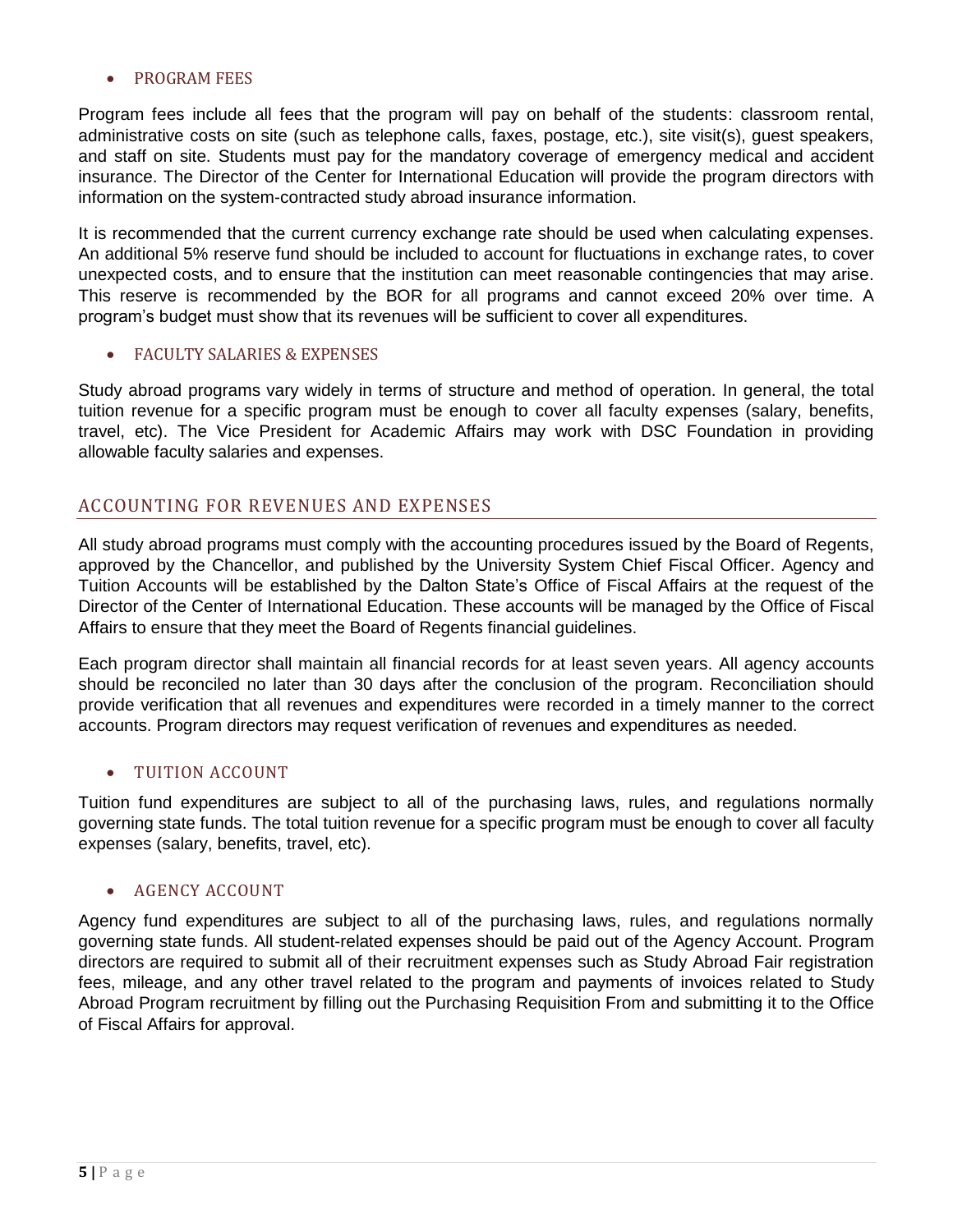## DALTON STATE STUDENT

Where to make payments? What types of payments do we accept?

Program participants must pay their program costs to the Office of the Bursar. Faculty directors should not collect funds directly from the participants, as this creates financial liability to the director/faculty member. The Bursar's Office accepts cash and check only. Participants can make payments online using a MasterCard, American Express, Discover card or e-check. If a participant is using a credit card, there will be an additional fee; however, no fee is charged for paying via e-check.

A current Dalton State student can pay by signing onto his/her MyDaltonState account. The participant must then click on "Student and Financial Aid Menu," then click "Student Account," and finally select the link "CashNet Online Payment."

#### NON-DALTON STATE STUDENT

Program participants that are not Dalton State students will need to give the Bursar's Office the following information: name, social security number, address, birth date, phone number, email, and school. This information will be used to establish a Banner ID number for each participant. Once the participant has received his/her Banner ID he/she will have the ability to make on-line payments. Payments by check can be made payable to "Dalton State College" and should be mailed to 650 College Drive, Dalton, GA 30720. To pay by credit card or e-check, please click on the following link: **NON-DSC STUDENT LINK**

[https://vader.daltonstate.edu:2001/pls/prod80/twbkwbis.P\\_WWWLogin](https://vader.daltonstate.edu:2001/pls/prod80/twbkwbis.P_WWWLogin)

• CONTACT INFORMATION

Office of the Bursar: (706) 272-4435 Office of Accounting and Budgets: (706) 272-2565

### FINANCIAL AID

Many of the most common financial aid options, such as loans, scholarships and tuition waivers, may apply to "for credit" study abroad programs. In addition, there are other scholarships, some of which are awarded on the basis of financial need and others based on the student's academic qualifications. Please contact our Financial Aid Office for additional information at (706) 272-4545.

### FINANCIAL MANAGEMENT OF STUDY ABROAD

It is important for program directors to following the following managerial procedures:

- 1. Create an agency account and send a request to the Office of the Bursar to create a detail code specific to the agency account. Recurring programs may use the same agency account provided that all of the previous year's operating revenues and expenses have been fully accounted for.
- 2. Submit an annual study abroad program budget for review and approval by Office of Fiscal Affairs. Also, provide total program cost per participant and application fee.
- 3. Providing the Office of the Bursar with listing of all program participants prior to initial payment deadline.
- 4. Obtain an annual report about the agency account at year end and when requested. All study abroad programs will be reconciled monthly by the Office of Fiscal Affairs.
- 5. Check per diem and other travel expenses before trip and utilize the Travel Log to document expenses. [http://www.gsa.gov/portal/category/100120.](http://www.gsa.gov/portal/category/100120)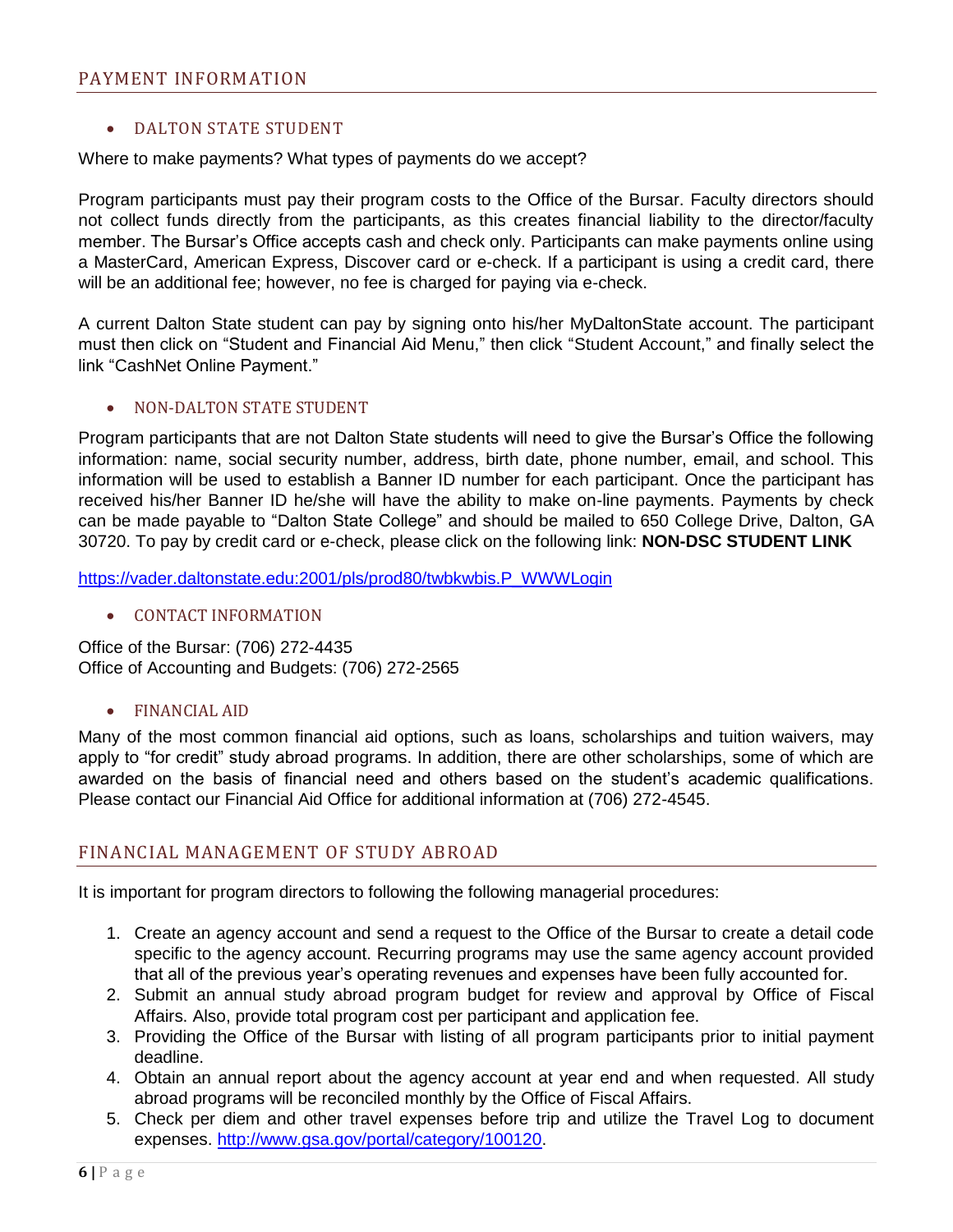- 6. Provide sufficient documentation (original invoices from providers) for all expenditures made via wire transfers.
- 7. Utilize the Dalton State Missing Receipt Documentation form for any on-site expenses where a receipt cannot be generated.
- 8. Submit a completed reconciliation of all program expenses with receipts within 30 days upon their return. This includes any wire transfers, cash advances, and expenses to be reimbursed through the Expenses Self-Service Portal.

# • PAYMENTS

- 1. Pay flight deposits/hotel deposits as necessary.
- 2. Request an invoice from the company they need to pay. This invoice MUST be sent on company letterhead.
- 3. Complete a Vendor Registration Form If the company has not been paid by Dalton State previously. It will take at least a week to process this form, so if your company is new to Dalton State, allow **additional time** beyond the required 15 days or additional weeks to process payment. This form can be found at [http://www.daltonstate.edu/purchasing/pdf/new-vendor](http://www.daltonstate.edu/purchasing/pdf/new-vendor-form.pdf)[form.pdf.](http://www.daltonstate.edu/purchasing/pdf/new-vendor-form.pdf)
- 4. Submit the company invoice to the Director of the Center for International Education with a "Process Payments for Study Abroad Program" memo attached. The Director of the Center for International Education will give the approved invoice and memo to Accounts Payable to process payment.
- 5. Submit the "Request for Wire of Funds Form" for wire transfers, along with the "Process Payments" memo. The Office of Accounting and Budgets will provide a receipt of transfer

**Note:** It is important that no deposits on airline tickets or other payments are made by faculty until the application deadline has passed and the program has been determined to meet the required budget. Most bill paying will need to wait until Dalton State has received student payments in full.

\*\*Payments will take several weeks to complete from invoice to check. The Office of Accounting and Budgets, requests a **MINIMUM of 7-10 business days** to process payments.

# • PRIOR TO DEPARTURE

- 1. Submit all travel authorization forms. Final student payments are due by the deadline set by the program director and the Director of Center for International Education.
- 2. Finalize flight purchases.
- 3. Give stipend estimates to the Director of the Center for International Education and the Vice President for Academic Affairs for approval.
- 4. Verify that all students have registered and paid in full.
- 5. Purchase Study Abroad emergency, medical, and accidental insurance.
- 6. Give the Assistant Vice President for Fiscal Affairs a list of emergency contact information.

# CASH ADVANCES & SALARIES

- 1. Obtain cash advances. All requests for cash advances must be submitted a **MINIMUM of 12 business days** in advance of the day you want to have the cash available for pick-up.
- 2. Submit to the Director of the Center for International Education a faculty stipend request with faculty and course information, and the Director will submit final faculty stipend requests to the Vice President for Academic Affairs for approval.
- WHILE AT DESTINATION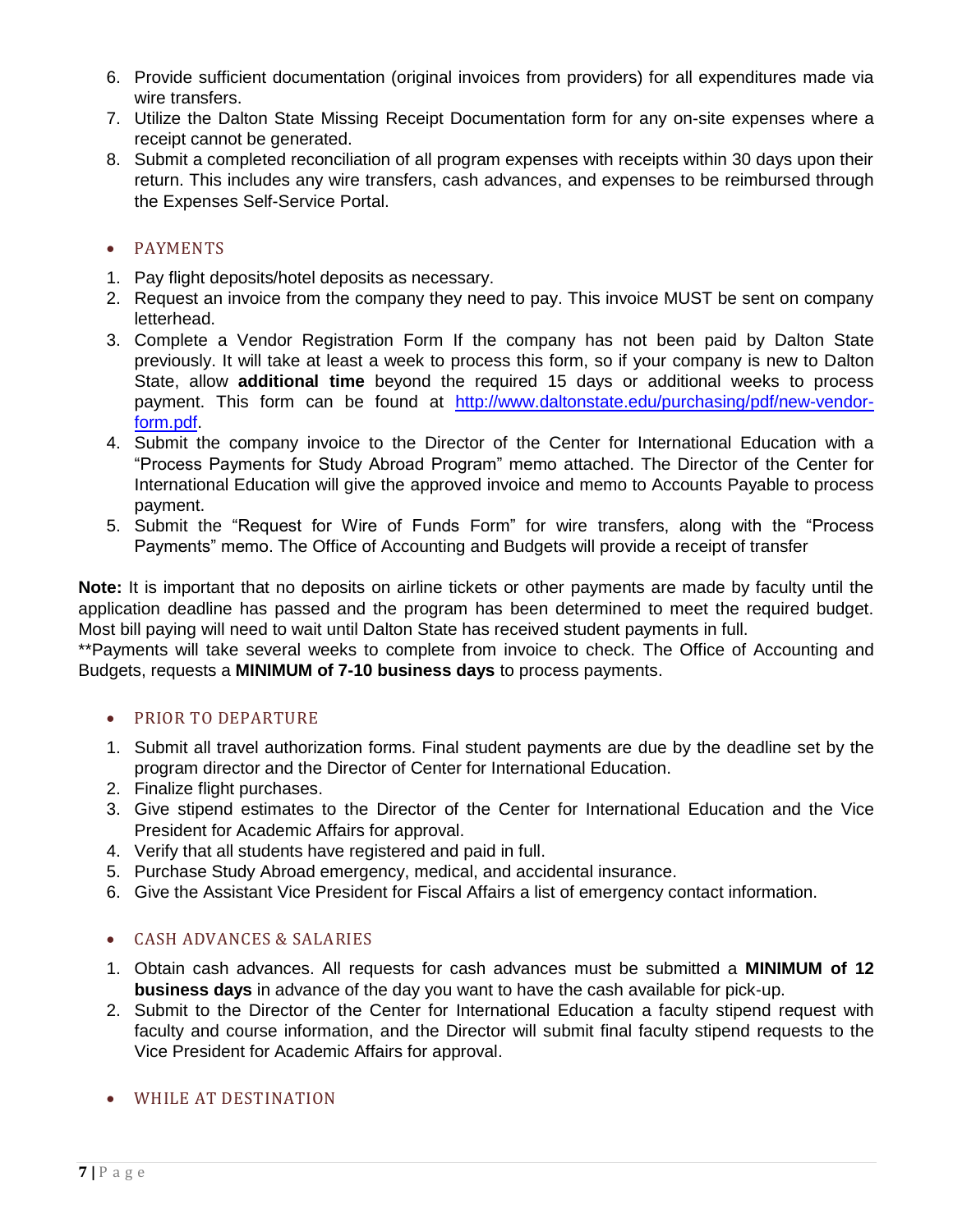Keep all receipts for reimbursement. **Receipts must be translated into English** along with the purpose, amount, and number of individuals covered. A currency conversion rate must be included (one rate can be used for all receipts).

**STATEWIDE TRAVEL REGULATIONS:** 

The Statewide Travel Regulations are available on the State Accounting Office's (SAO) and Dalton State's websites at the following addresses:

[http://www2.sao.georgia.gov/vgn/images/portal/cit\\_1210/55/1/164649488travel%20regs%202011v3%20](http://www2.sao.georgia.gov/vgn/images/portal/cit_1210/55/1/164649488travel%20regs%202011v3%20_FINAL_.pdf) [\\_FINAL\\_.pdf](http://www2.sao.georgia.gov/vgn/images/portal/cit_1210/55/1/164649488travel%20regs%202011v3%20_FINAL_.pdf)

<http://www.daltonstate.edu/accounting-and-budget/travel.html>

CONTACT LIST FOR TRAVEL-RELATED QUESTIONS

Teresa James (Primary) 706-272-2547

Nick Henry (Secondary) 706-272-4418

Tamya Morris (Secondary) 706-272-2461

#### • CURRENCY

Addressing potential currency fluctuations is one of the difficult issues when developing the budget. They may greatly affect the feasibility of a program. Trends and projections can be used as a guide, but at the end of the day, things may be very different. If the behavior of the currency for your destination has been erratic, you may want to give yourself some room by providing the students an estimated cost and a date to set the final cost, or you may prefer to present a disclaimer related to the currency as part of the program promotional information.

### • FORMS:

The following forms are available on the Dalton State Business Service's website.

*Agency Deposit Form Agency Request Form Vendor Maintenance Form Cash Advance Form Expense Log Travel Request Form Request for Wire Missing Receipt Form Requisition Form Waiver Form*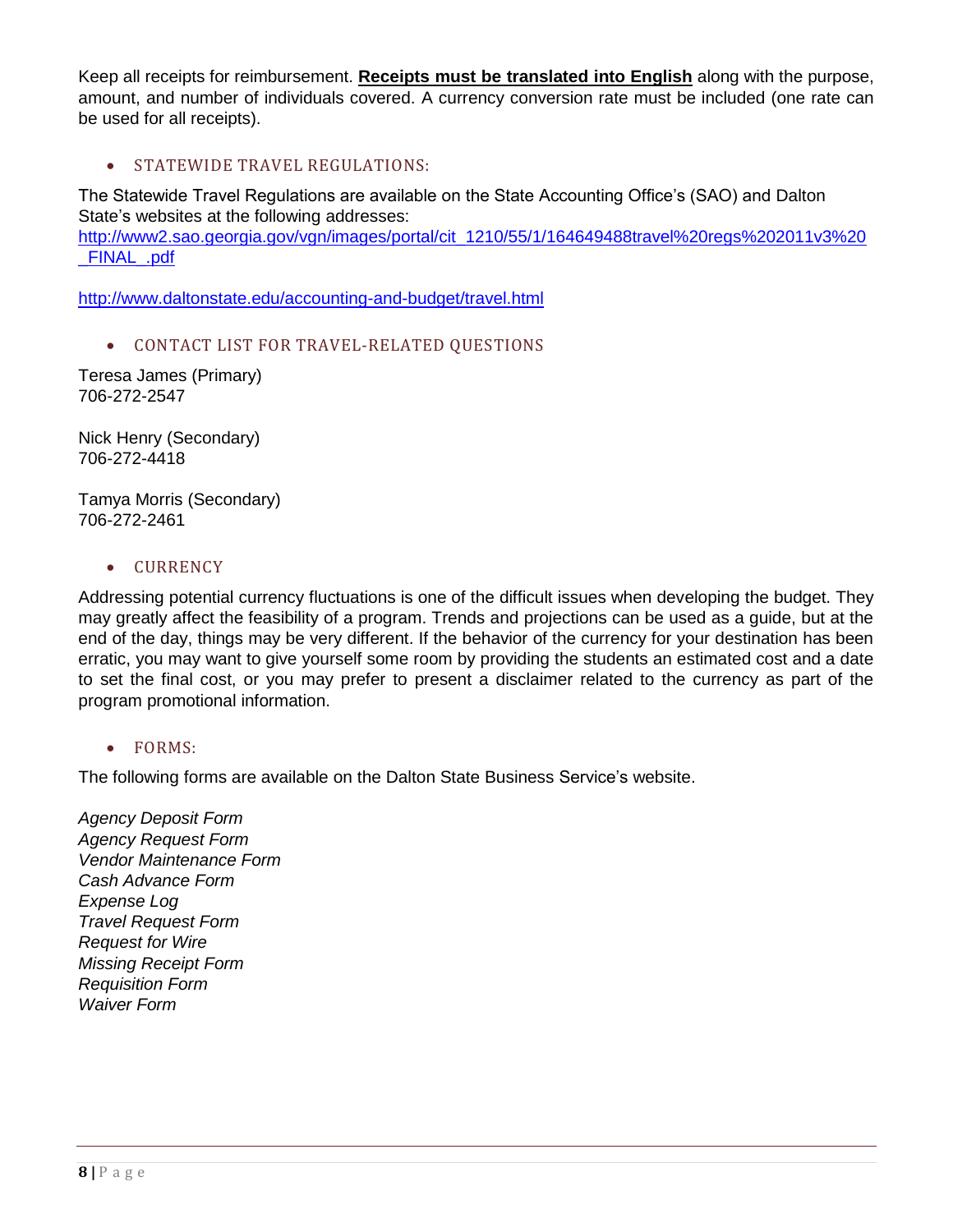# TRAVEL ARRANGEMENTS

Program directors may choose to arrange a group flight for participant convenience. Lower fares are sometimes available for groups of 10 or more. Group travel arrangements can be arranged through a travel agency, a student travel discounter or consolidator, or an airline or bus company.

#### TRAVEL AGENCIES

Travel agencies provide a full range of services such as flights, airport transfers, and hotel accommodations. Program directors should use reputable agents and check their references. Get price quotes from multiple agents before making final purchasing decisions. To reduce program cost, it may be necessary to use a travel agency overseas for the ground arrangements. There are many travel agencies that specialize in student travel. They make a profit by offering better rates through dealing in large volume. These agencies specialize in accommodations in youth hostels and dormitories and will provide information on travel or facilities in the budget category. However, one may encounter more restrictions and less flexibility, particularly in the areas of flights and deposits. Some examples are studentuniverse.com and statravel.com.

#### WORKING DIRECTLY WITH AIRLINES

Airlines have group reservation departments that can be contacted directly. Group reservations have to be made several months in advance and often require a small deposit for the number of reservations made. Since the number of students recruited is unpredictable, there is a risk of losing the deposit should the enrollment figures fall below the reserved number of seats. Program directors should be aware that they will spend a significant amount of time doing administrative work related to arranging a group flight, especially if they work directly through an airline, since deviations, redeeming frequent flyer miles, and other related matters are normally the work that a travel agent does for a group.

Airlines or travel agents will sometimes offer "inspection" tickets to be used for a site visit or group leader tickets which are to be used by the program director.

# STUDENT RECRUITMENT

### IDEAS FOR EFFECTIVE RECRUITING

Recruiting for study abroad programs can be both challenging and fun. It takes great effort and energy to reach students. You must be creative and persistent.

- 1. **Class visits**. Ask faculty members to invite you to make a 10-15 minute presentation about your program. Handout a signup sheet for interested students. Do a follow up with each student or hold a group information session afterward. Solicit help from your colleagues. Make sure they have information about the program. One colleague in English had the students write a scholarship application for extra credit!
- 2. **Invite former student participants.** Ask students from the previous summer to speak about their experiences. Stay in touch with last year's students. Have reunions on a continuing basis to keep them excited about their experiences.
- 3. **Visit student organizations** (dorm organization, honor societies, etc.). Find out if last year's students are in such organizations and ask them to arrange your visit.
- 4. **Use a promotional video or films**. Show a movie every week that features scenes from the destination country. Show the movie and have information and a sign-up sheet on a table for anyone who wants more information. Perhaps even have a list of places featured in the movie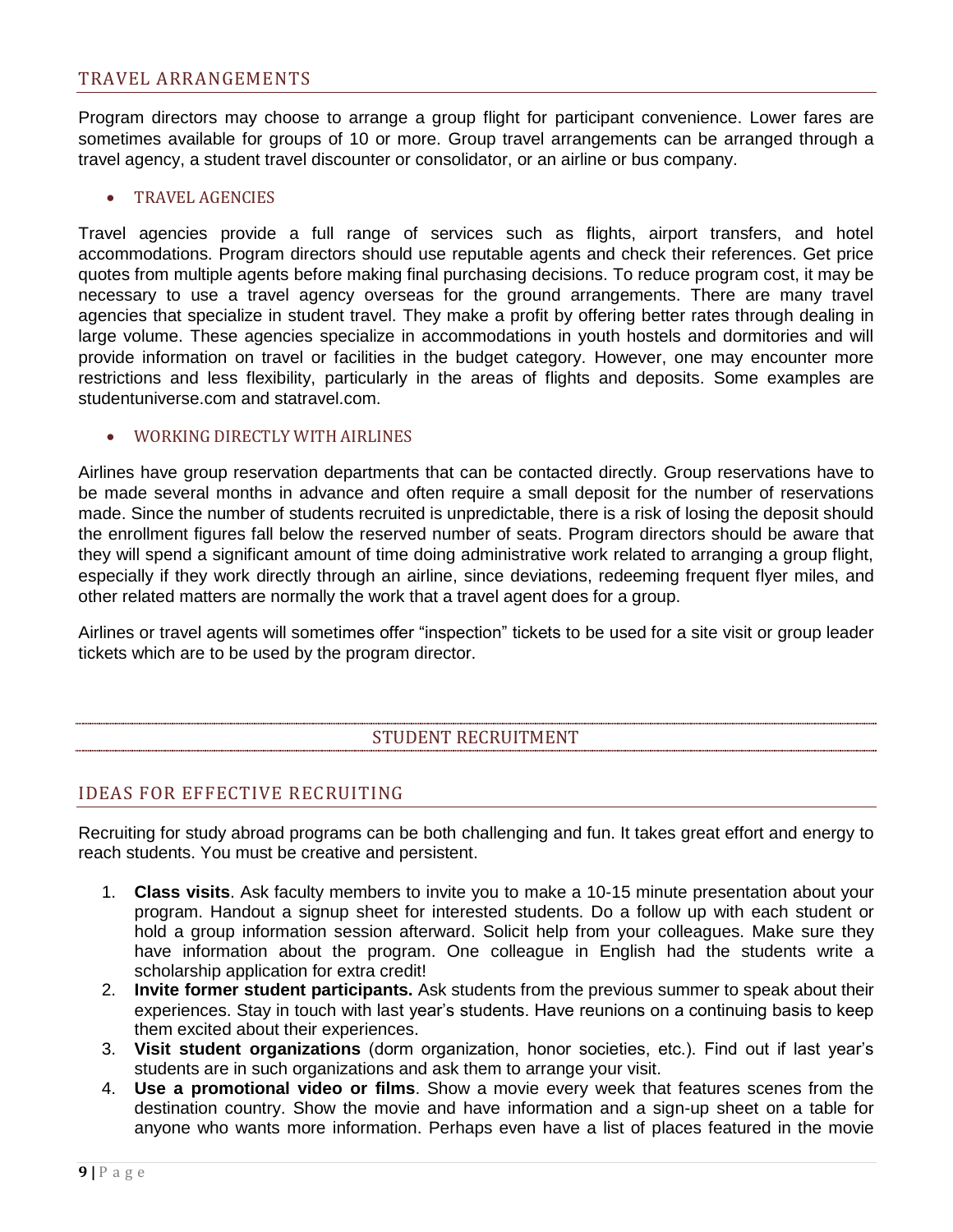that they could visit if they went on the program. Use campus newspapers, local TV channels, dorm film channels, and e-mail list to announce films.

- 5. **Offer incentives**. Use food to entice students to interest meetings. The program director may compensate such recruiting cost based on availability of program funds.
- 6. **Effective communication.** Think about creative ways to communicate with tech-savvy students. Use websites, face book, twitter, text messaging, or podcasting to get the information out.
- 7. **Have a marketing plan**. Approach recruitment like marketing: you are selling a product and you have to do it enthusiastically if you are to convince the "customers" that they want, need, and must have your product. Many programs have struggled or failed due to lack of sufficient marketing. It is critical that each program develop a marketing plan, start as early as possible (beginning in Fall Semester for summer programs), and use all means of communication.
- 8. **Cultivate campus media**. Get regular news articles and feature stories into the paper. Advertise, if monies are available, and get public service announcements.
- 9. **Distribute flyers, brochures**. Provide handouts to classes at which you present. If possible, use slides or photographs faculty members or students have taken at program sites. Use the program videos at fairs, in classes, and elsewhere. Make sure that the program information is prominently displayed and accessible in student unions, departmental offices, student hang-outs, cafeterias, and library or learning resource centers.

# STUDENT APPLICATION PACKETS

Each program can develop its own application package. It should contain the following items:

- Application Form
- Confidential Medical and Consent for Care Form
- Agreement and Release of Liability Form
- Student Discipline Policy Form

# STUDENTS WITH DISABILITIES

Students with documented disabilities who are considering overseas studies should consult with the Coordinator of Disability Support Service before leaving. Students with disabilities participating in the Study Abroad program are eligible for accommodations through Disability Support Services. Students are encouraged to contact the Disability Support Service Coordinator as soon as possible to inquire about accommodations. Please keep in mind that accommodations provided off campus or in other countries require longer time to arrange. The *student* must contact Disability Support Services and complete the eligibility process to receive accommodations.

Contact information: Andrea Roberson, Coordinator Pope Student Center, lower level Phone: 706-272-2524 Email: [aroberson@daltonstate.edu](mailto:aroberson@daltonstate.edu)

# APPLICATION REVIEW / ACCEPTANCE

Students will return their complete application to the appropriate program directors. Program directors will then make acceptance decisions based on applicants' merits. Program directors should inform all applicants once decisions have been made.

Students will be enrolled in classes based on the course equivalency and provide the program directors with proof of course registration.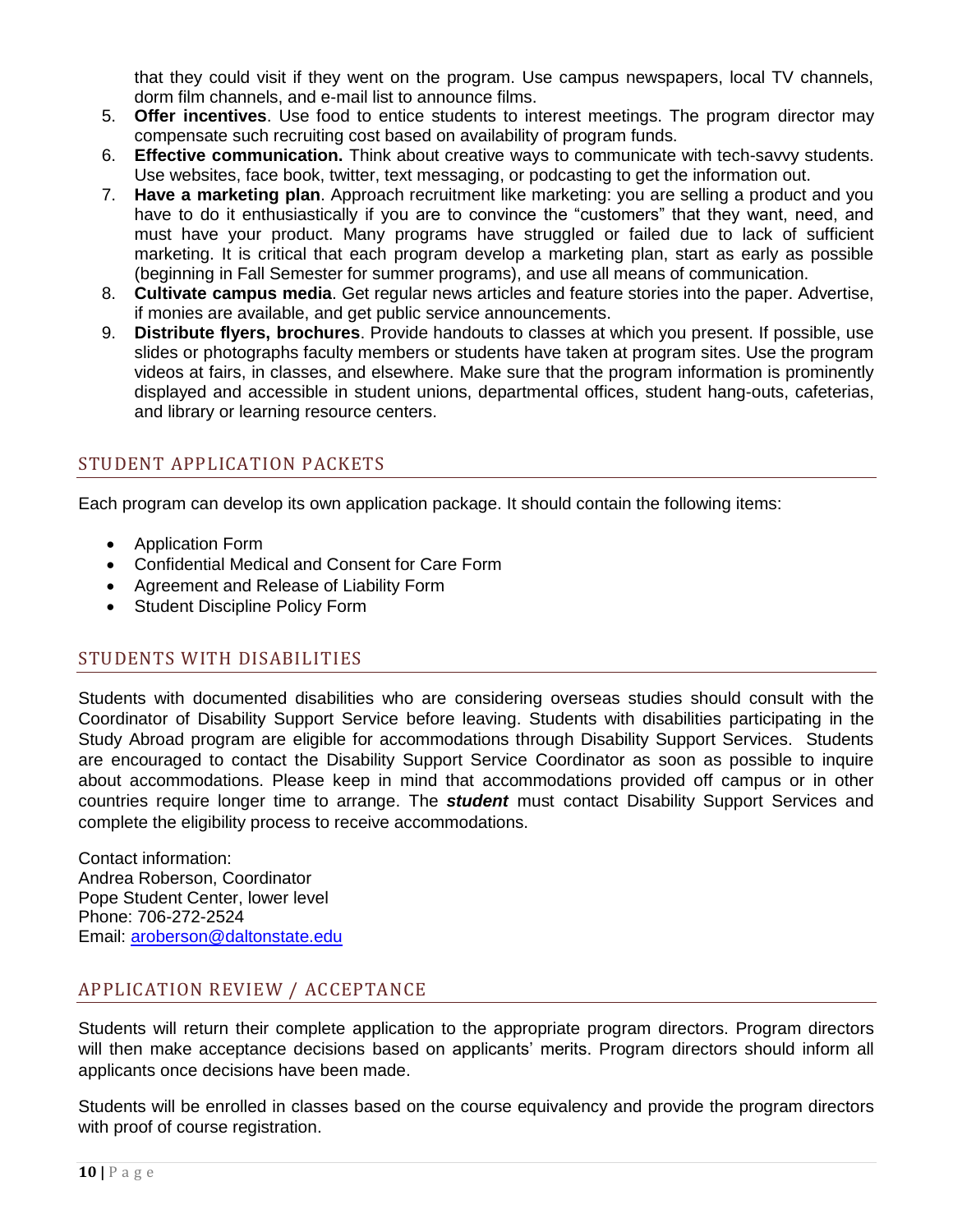# PROGRAM ADMINISTRATION

# RESPONSIBILITY OF PROGRAM DIRECTORS

- Program directors should utilize partner institutions, the State Department, Embassies, the CDC, other responsible government agencies and non-governmental Organizations (NGOs) contacts to constantly monitor and evaluate local and international environment.
- Visit local health care facilities and have local emergency contact information for the police/hospital.
- Conduct a comprehensive pre-departure orientation that includes detailed discussion about the types of things that can go wrong and how students should respond, as well as what they can do to prevent such problems from arising. Collect information from students regarding any dietary restrictions, allergies, medications and health concerns. Invite/involve parents/significant others in orientations so that they are aware of possible dangers involved and appropriate protocols in case of emergency.
- Communicate applicable codes of conduct and consequences of non-compliance. Have a process for warning/dismissal of students in the event of disruptive/dangerous conduct.
- Establish clear, strong, effective lines of communication/decision making with host/partner institutions, home campuses, students, and families.
- Have an Emergency Contact list:
	- $\checkmark$  On-site local contacts/administrators
	- $\checkmark$  U.S. campus administrators (Include International Office, Campus Security, Student Life, Business Office, Legal Council, Media Relations, Upper administration)
	- $\checkmark$  Have home phone/cell phone for the Center for International Education
	- $\checkmark$  Student emergency contacts/medical information/passport numbers
	- $\checkmark$  Insurance providers
	- $\checkmark$  911 equivalent information

### PROGRAM ORIENTATION

Program orientation should be mandatory for any study abroad program operated by or through the college. Attendance should be mandatory for all participating students and faculty members. The orientation should be scheduled at least **four weeks** before the departure date to enable students' adequate time to assimilate the information and to make adjustments for preparation. The objectives of an orientation are the following:

- 1. to discuss important logistical information, including passport and visa requirements, travel arrangements, communications, and financial aid.
- 2. to explain the components of the program, including study and grading requirements.
- 3. to discuss expectations for the experience.
- 4. to develop an intercultural and personal cultural awareness.
- 5. to understand safety, security, and healthcare issues abroad.

One of the best ways to ensure the safety of students and minimize the occurrence of litigation over negligence is to provide a thorough orientation. The orientation should include the following topics:

- 1. Cautions about alcohol and drug abuse and a warning not to carry, buy, or sell illegal drugs.
- 2. A warning that students are subject to local—not U.S—laws and that little can be done by the program or the U.S. Embassy to help students who are caught breaking the law.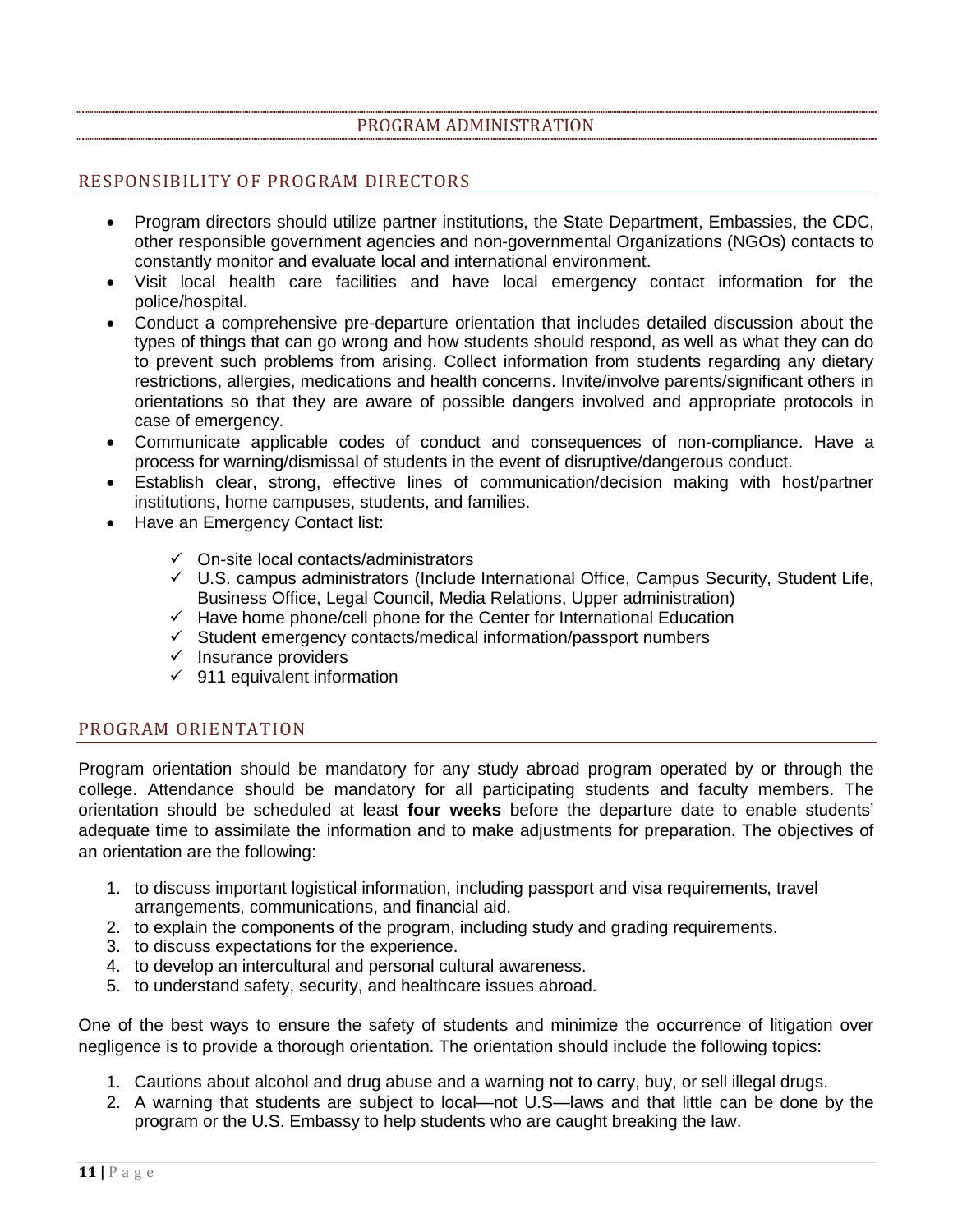- 3. Region-specific health information such as the nature, prevention, and treatment of regionspecific diseases; required and recommended vaccinations; water and food risks; and description of persistent and epidemic diseases. Advice to students to prepare a customized medical kit including prescription medications in labeled bottles, generic prescriptions for refills, and an extra pair of eyeglasses (if needed).
- 4. Information about the physiological and psychological consequences of jet lag, culture shock, homesickness, loneliness, changes in diet, lack of exercise, and so on.
- 5. General instructions for emergency medical situations—using an emergency telephone system (like 911), calling an ambulance, a hospital or doctor, or an embassy or consular office.
- 6. Prudent advice on how to minimize the possibility of being the victim of crime.
- 7. Advice to avoid political activity.
- 8. How to locate routine and emergency professional medical help.
- 9. Facts on local crime and the political situation. You may wish to distribute the State Department's Travel Advisories and Consular Information Sheets.

Students should be made aware of the potential risks associated with studying abroad. While Dalton State will make all reasonable efforts to ensure the safety of students involved in its study abroad programs, participating students and their parents must be aware that the institution cannot promise any of the following:

- 1. Guarantee the safety of participants.
- 2. Assure that risks will not be greater than at home.
- 3. Monitor the daily personal decisions, choices, and activities of individual participants.
- 4. Stand in loco parentis.
- 5. Prevent participants from engaging in illegal, dangerous, or unwise activities.
- 6. Represent the interest of participants accused of illegal activities.
- 7. Assume responsibility for the actions of persons not employed by or otherwise engaged by the institution.
- 8. Assume responsibility for events that are beyond the control of the institution and its subcontractors.
- 9. Assure that participants will be accepted only to sites that are appropriate to their personal limitations.
- 10. Assume responsibility for situations which arise due to the failure of a participant to make full disclosure of pertinent information prior to departure.
- 11. Assure the adherence to U.S. norms of appropriate and acceptable behavior in matters of due process, individual rights, and sensitivity; relationships between the sexes; and relationships among diverse racial, cultural, and ethnic groups.

Students possess certain responsibilities that will not be assumed by Dalton State. These obligations include, but are not limited to, the following:

- 1. Making available to the institution complete health, psychological information and any other information that will be useful in planning for the participant's study abroad experience.
- 2. Reading and carefully evaluating all material issued by the institution that relate to safety, health, legal, environmental, political, cultural, and religious conditions at the site.
- 3. Making personal decisions and conducting his/her private life in an intelligent, prudent fashion, paying particular attention to local conditions as outlined by the institution and as observed by the participant.
- 4. Assuming responsibility for the consequences of his/her own decisions and actions.
- 5. Abiding by the student Code of Conduct provided by the institution. Violation of the Code will be reported to Dalton State's Office of Student Life.

Parents and guardians should be made aware of their responsibilities for a student enrolled in a study abroad program. These obligations include, but are not limited to, the following:

1. Obtaining and evaluating safety information concerning the study abroad location.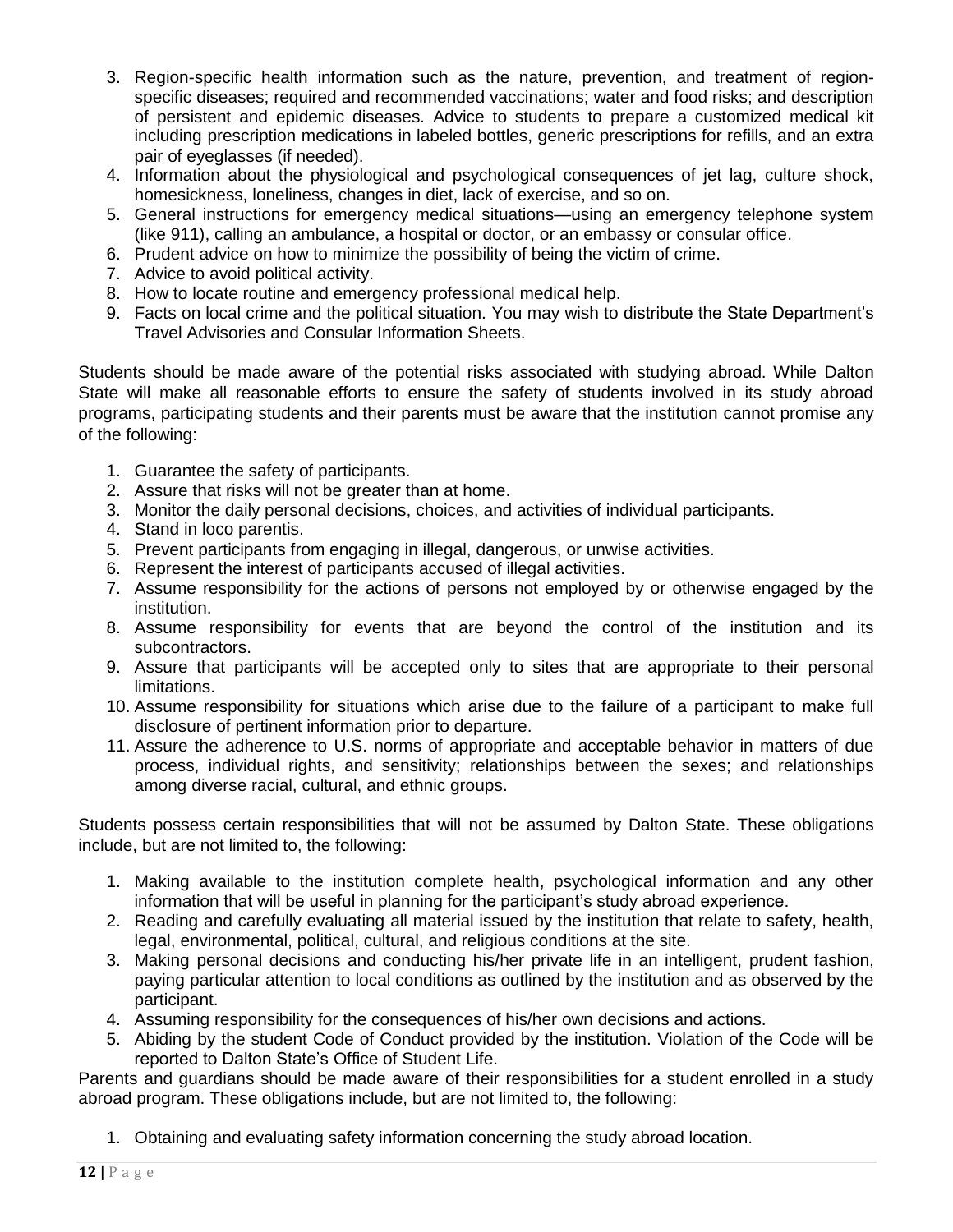- 2. Providing counsel in the decision of a student to participate in a particular program.
- 3. Engaging the participant in a thorough discussion of safety and behavioral issues related to the program overseas.

# RISK-CRISIS MANAGEMENT

In all study abroad programs administered by Dalton State, students are expected to act in a mature and responsible manner as guests of another country. The same discipline and academic integrity policies remain in effect as apply on campus. The laws of the host country may override certain college polices in individual cases. It is the responsibility of the student to behave reasonably in all situations.

In the event that a problem occurs with one of the program participants, program directors are required to inform the Director of the Center for International Education or the Office of Academic Affairs and complete an incident report (see appendix). This report must accurately record the names of students involved, a full description of the incident, and what action was taken by the program director.

### SAFETY AND TORT LIABILITY ISSUES

In general, the program directors cannot be held legally responsible for specific students' actions either in the U.S. or abroad. It is the responsibility of the directors to act in a responsible manner in administering the program. The directors should take special care to ascertain that the rules set forth by the college and the programs are publicized to students to ensure a safe educational environment is maintained.

The directors, as employees of a USG institution, are covered by either the State of Georgia's selfinsurance fund, which provides a defense for any officer or employee for any act, or insurance fund, which provides a defense for any officer or employee for any act or omission arising out of and in the course of the performance of his or her duties, or the Georgia Tort Claims Act.

Tort law covers civil suits involving wrongful acts that result in injury, loss, or damage, and negligence is the most common tort litigation. In study abroad, the most common example of negligence is a failure to counsel students sufficiently about risks and dangers—natural, social, political, cultural, and legal inherent in living in a foreign environment.

A legal judgment of negligence must prove duty, breach of duty, proximate cause, and actual injury. Duty is defined as an obligation recognized by the law. A duty is determined when the risk in question is deemed to be foreseeable through the objective eyes of "a reasonably prudent person in a similar situation." Once a duty has been determined to exist, a standard of care is established. Disregard of this standard of care is a breach of duty and can result in a lawsuit. For example, a program director who takes a group of students into a known war zone has breached his or her duty.

With a breach of duty established, a litigant must determine proximate cause. Proximate cause is proof that the breach of duty resulted in the injury, loss, or damage in question. Finally, successful litigation requires proof that an actual injury, physical or mental, occurred.

It is important to note that the standard of care in study abroad programs is higher than at the home campus because students are in unfamiliar environments without the support networks they are accustomed to. In addition, students may be operating in non-English speaking populations. You must be conscious of this fact during pre-departure preparations and on-site management of your program.

Contractual liability stems from not providing the services or quality of services that are promised. In order to avoid contractual litigation, you should do the following:

Be honest about travel, prices, housing, food, etc.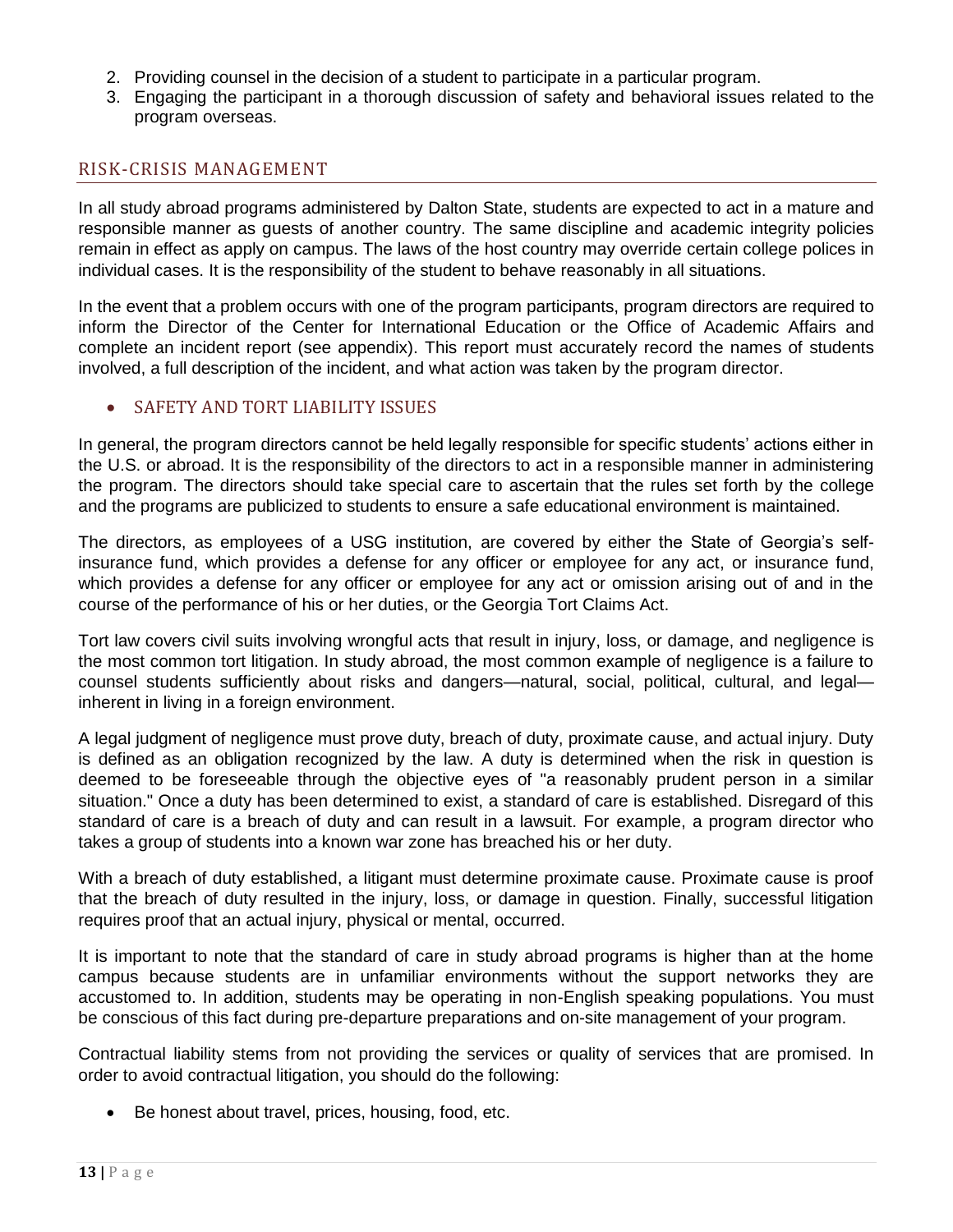- Include disclaimers, e.g. prices may vary; services may change in program literature. For example, "all costs are subject to change because of unanticipated increases in airfares or other program elements or fluctuations in monetary exchange rates."
- Provide equivalent services when changes are made.
- Obtain clear, written contracts with service providers that include services, costs, and a refund or alternate plan if first-choice services cannot be provided.

# • PROGRAM AND SITE FAMILIARITY

Program directors must be thoroughly familiar with the program; providers of services; and the cultural, political, and social conditions of the site. Investigate the security of all accommodations and the safety record of all transportation providers. Research the security of all destinations and the areas through which the group will travel using ground transportation. Monitor State Department Travel Advisories and Consular Information Sheets available at www.stolaLedu/network/travel-advisories.html. A site visit/planning trip well before the program begins is absolutely necessary if the program directors are unfamiliar with the site.

# • SUPERVISION AND BACKUP

Make sure that someone is always in charge. An assistant director or leader must be available in case the director is unable to function. Students should always be accompanied during group travel. Someone (site director, co-director, faculty member, host institution staff, or student leader) should be available to handle emergency situations at all times.

# • INSURANCE

Students going abroad should obtain information from their regular health insurance on how to seek medical care and how to submit claims. The program must purchase an emergency medical and accidental insurance for study abroad from either a contracted insurance agency with the Board of Regents or similar insurance with a trusted insurance agency.

# **• READY ACCESS TO EMERGENCY INFORMATION**

It is a good idea to provide students, once they are on the program site, with identification cards that they can carry with them that include daytime and evening telephone numbers and addresses for the program and local emergency telephone numbers.

# **• KEEPING BASIC INFORMATION ON STUDENTS**

Program directors should have on-site, photocopied information pages from the passports of every student and participating faculty member in case passports are lost or stolen or individual persons have to be identified. Recognizable photographs of program participants should also be on file.

# • CRISIS MANAGEMENT

All of the crisis management protocols below require that you contact Academic Affairs Office, Dalton State College, at (706) 272-4420

When handling any crisis, DOCUMENT YOUR ACTIONS!

### O MEDICAL EMERGENCIES

Before departure you should learn about the general attitudes toward health care in the culture, e.g. do doctors hesitate to use potent drugs and take a wait-and-see approach or do they aggressively treat problems? This information will be invaluable in dealing with medical emergencies.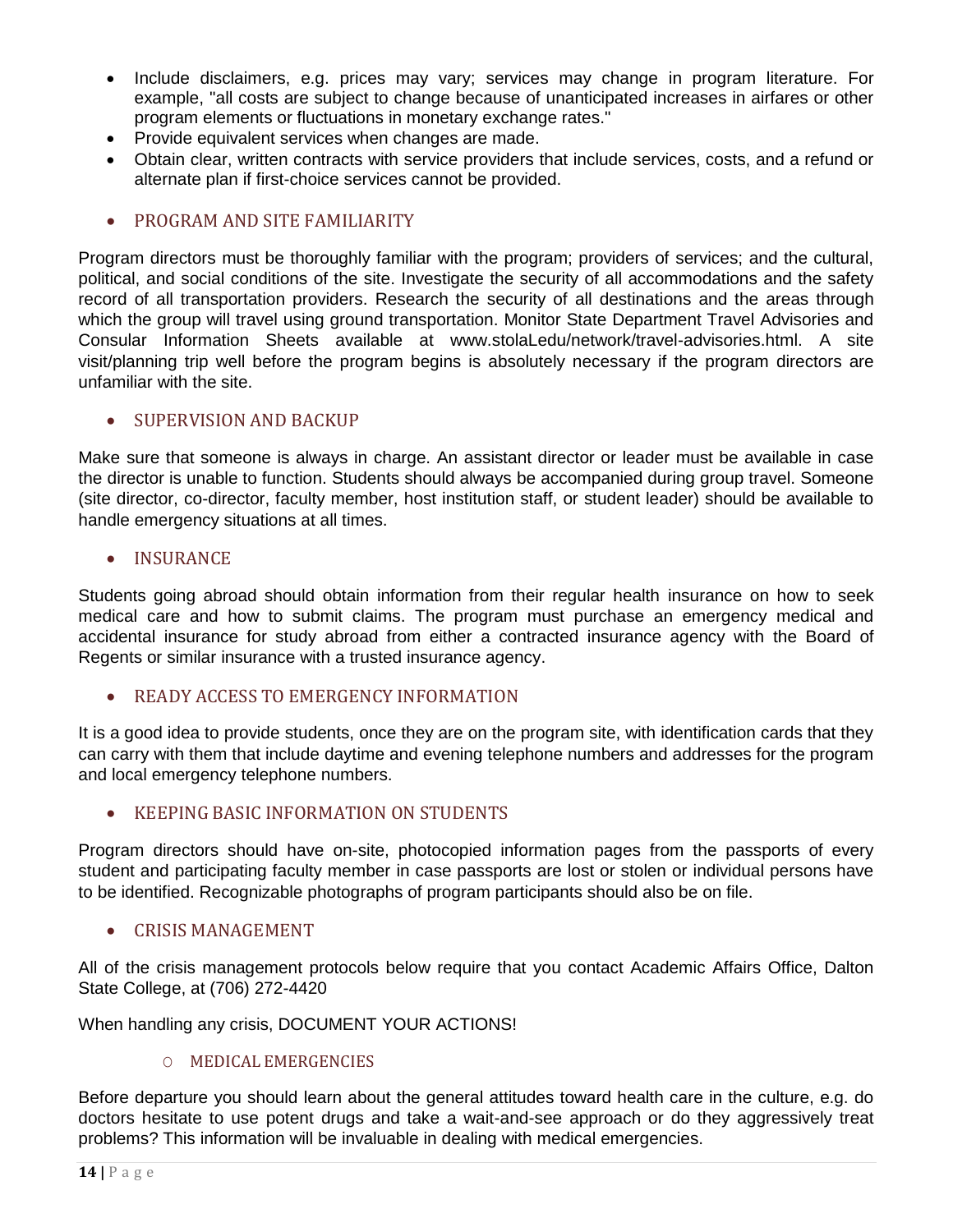In cases of serious medical situations, you should do the following:

- 1. Take the person to a hospital/clinic, verify the nature of the emergency with a doctor, inform health care personnel about chronic medical conditions, and assist with medical insurance paperwork.
- 2. Obtain the medical help indicated.
- 3. Contact Dalton State with nature of the medical emergency and keep in regular contact with Dalton State until the emergency has passed. Advice the College if the student does NOT want the emergency contact notified.
- 4. Have the student call the emergency contact. If the student is not able to communicate, Dalton State will call the contact.
- 5. If the student has not signed authorization for you to obtain medical treatment, seek authorization from the student's contact person. Remember, you are not the student's legal guardian, but you should try your best to get medical attention for her/him.
- 6. The following is a list of information you should obtain to assess the situation:
	- 1) the student's name.
	- 2) Date of accident or commencement of illness.
	- 3) Details of injuries, symptoms, present condition, including temperature.
	- 4) Name and telephone number of attending physician.
	- 5) Name, address, and number of hospital or clinic, if applicable.
	- 6) Drugs administered.
	- 7) X-rays taken and results and surgery proposed and type of anesthesia used. Wait for authorization if necessary and possible (work with doctors).

# O NATURAL DISASTERS AND GROUP ACCIDENTS

In the case of earthquake, flood, avalanche, epidemic, bus crash etc., do the following:

- 1. See to the safety of all group members.
- 2. Communicate immediately with Dalton State as to the safety and state of health of all group members, the group's location, plans, and when you will contact Dalton State again.
- 3. Communicate the same information to the nearest American Embassy or Consulate. Diplomatic channels are an alternative way to get information to Dalton State if public communication systems fail.
- 4. Consult with the American Embassy/Consulate, local police, local sponsors, etc. for advice on how to respond to the situation.
- 5. Discuss plans with group members. This may include change of location, change in program schedule, cancellation of the program, or a shift in emphasis in the program.
- 6. Some students may decide to return home immediately. Of course, this is their prerogative, and you should assist in making arrangements.
- 7. Keep in touch with Dalton State.

# O CIVIL DISTURBANCE

- 1. Be aware of situations and locations which can be potentially dangerous. Warn students and advise them to avoid such areas whenever possible. Discourage or forbid, if necessary, attendance at particularly sensitive political meetings, rallies, or other sizable gatherings.
- 2. Keep the American Embassy notified of your location at all times if you suspect problems are likely to erupt. Make sure you fully understand evacuation procedures to be followed in case it becomes necessary.
- 3. Keep Dalton State informed of developments and follow instructions issued by the American Embassy.
- 4. Contact Dalton State as soon as possible in the event of a coup, assassination, riot, revolution, etc. so parents who call may be fully informed.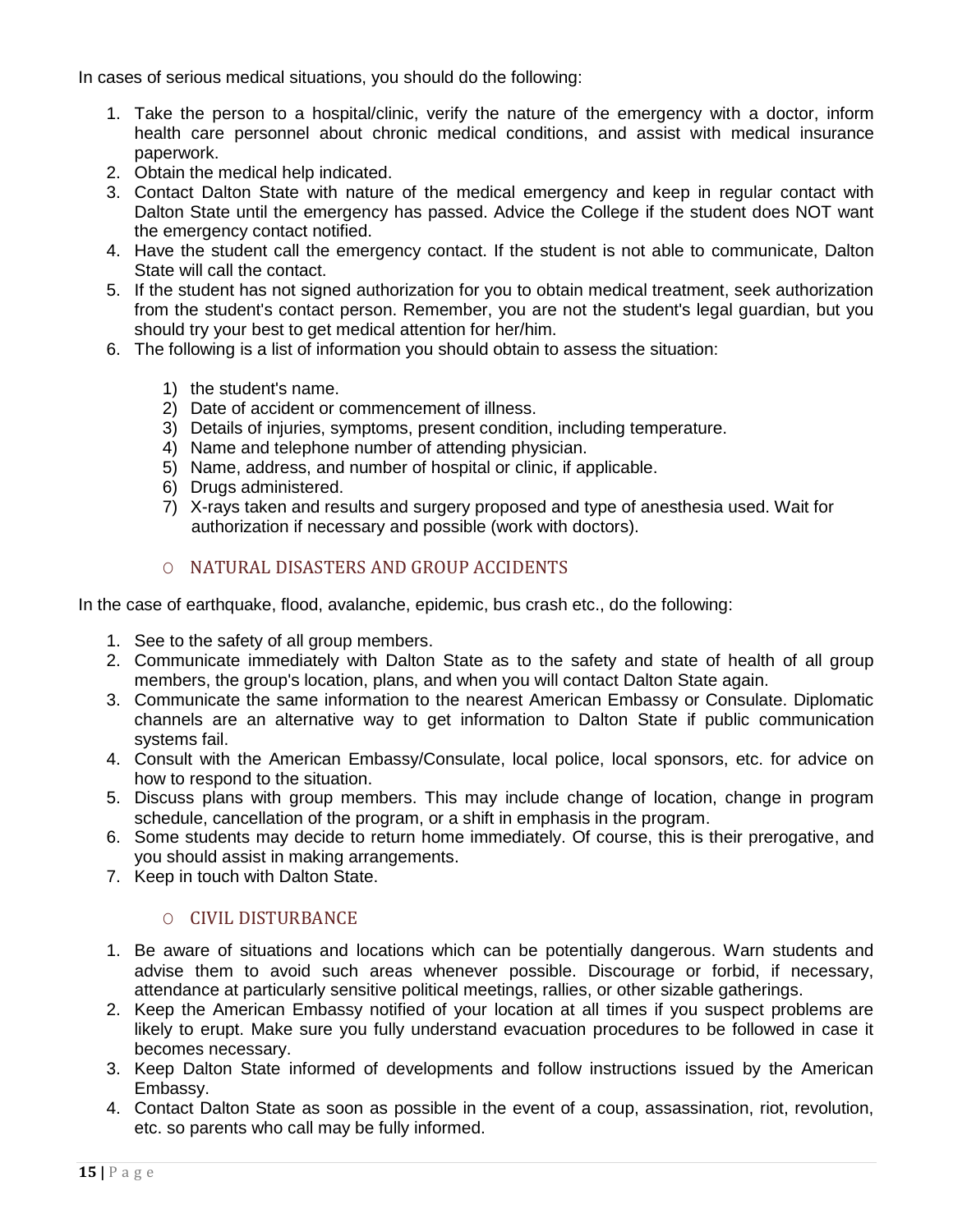## O MISSING PROGRAM PARTICIPANT

- 1. Inquire with friends and associates of the missing participant about her or his whereabouts.
- 2. Notify the American Embassy, local police, and local sponsor(s) and give them your telephone number.
- 3. Notify Dalton State at once. Dalton State will notify the student's emergency contact. Be sure to provide Dalton State with as many details as possible regarding what happened and what is being done.
- 4. Check with authorities daily, and inform Dalton State of any new developments.

### O STUDENT ARRESTED

- 1. Call local law enforcement agency.
- 2. Visit the student in jail and determine what happened.
- 3. Have the student call emergency contact. If a student is unable to make call, Dalton State will call the contact.
- 4. Report situation to the American Embassy or Consulate.
- 5. Assist the student in obtaining funds for bail if possible.
- 6. Notify Dalton State about the incident.

### O DEATH OF A STUDENT OR FACULTY MEMBER

If a student or faculty member dies while participating in the program, record all available facts accurately. The atmosphere surrounding the program will be emotionally charged, and it is very important that the tasks below are handled promptly and effectively.

#### **Take the following steps if a student or faculty member dies.**

- 1. If word comes by phone, obtain the identity of the person giving the information.
- 2. Determine the cause of death: if an illness, what illness; if an accident, what kind, where did it happen, who else was involved, etc.
- 3. Find out time and place of death.
- 4. Get name and address of undertaker, if available.
- 5. Find out participant's religion. If Catholic, check if last rites have been administered. If Jewish, contact a local Rabbi immediately. For those of other religions, wait until you have heard from the family as to their wishes.
- 6. If the participant died in an accident, inquire about the local laws regarding autopsy.
- 7. Find out if anyone has contacted the participant's family.
- 8. Contact Dalton State regarding insurance coverage and procedures for repatriation of remains.

#### 9. **Reporting the Information**.

10. Inform Dalton State immediately. Dalton State will then inform the participant's family personally.

11. Notify the U.S. Embassy or Consulate.

### EMERGENCY CONTACT NUMBER

Should you experience an emergency while overseas, please contact one of the following members as soon as possible. In most cases, when dialing from overseas, you will first dial  $00 + 1 + 1$  area code + number.

Dr. Baogang Guo Director, Center for International Education Office Phone: 706-272-2678 E-mail: bguo@daltonstate.edu

Dr. Sandra Stone Vice President for Academic Affairs Office Phone: 706-272-4420 E-mail: sstone@daltonstate.edu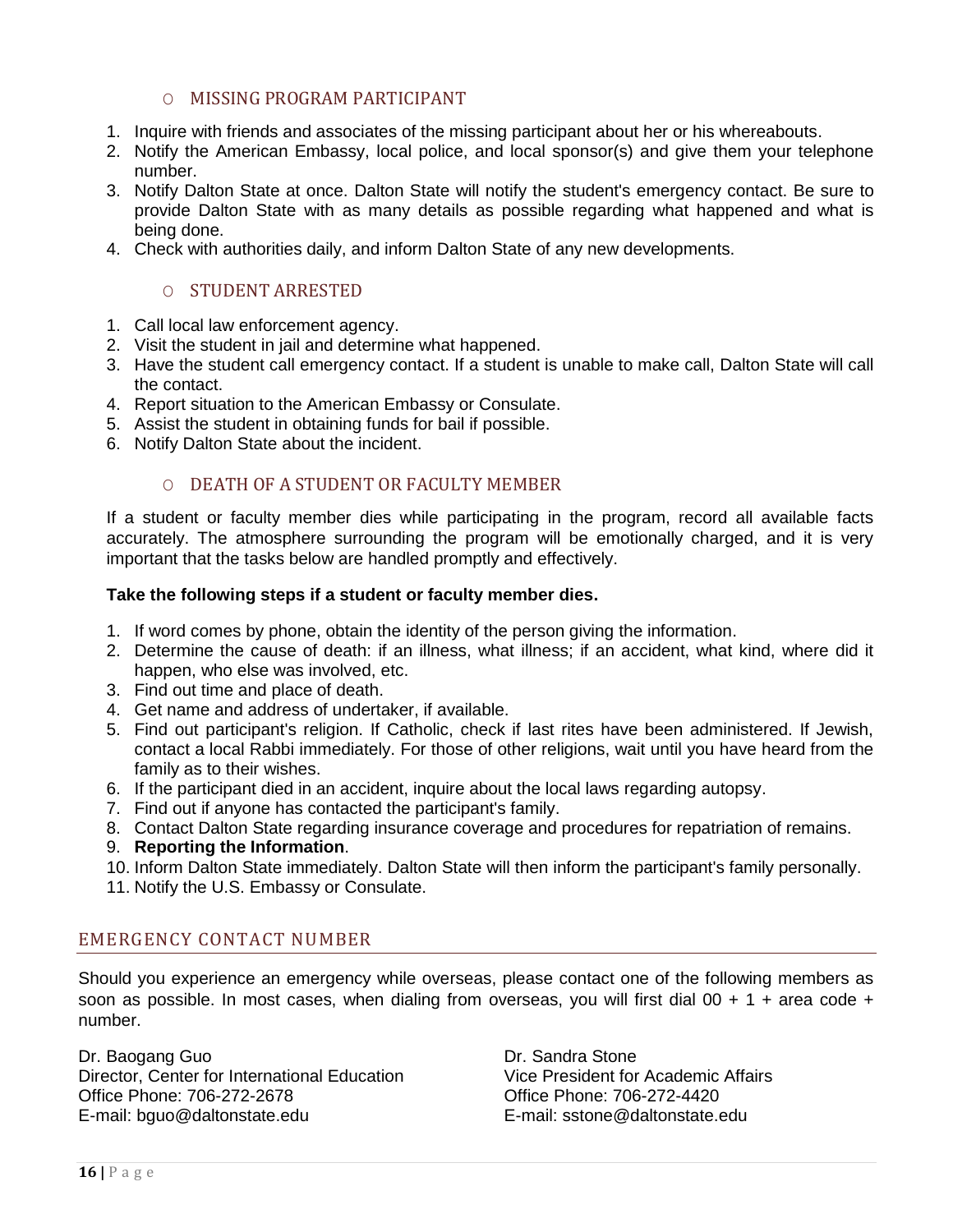Billy Gee Director, Public Safety Office Phone: 706-272-4461 E-mail: bgee@daltonstate.edu

# FINANCIAL AID

Financial aid may be available to eligible students for participation in a Dalton State study abroad program. The Dalton State Foundation offers Study Abroad Scholarships annually. Application forms are available in October, and award decisions will be made in January of the next year. Eligible students who receive HOPE grants, federal grants/loans, and other forms of aid administered by the Office of Financial Aid can use these funds towards participation in a study abroad program.

Most types of financial aid cannot be awarded until 10 business days before the first day of classes, and some aid cannot be disbursed until after Dalton State's new fiscal year. Thus, program directors should be prepared for students to ask for payment deferments. If and how much of payments can be deferred varies because of the different financial situations of each study abroad program. Each Program Director should evaluate, based on available funds and on payment deadlines to airlines, institutions, hotels, etc., whether or not the program will be able to defer any payments.

# PROGRAM CONCLUSION

### EVALUATIONS

All participants should complete an evaluation of the study abroad program. Evaluations help continuously improve programs, help assure that the quality of all services and facilities remains high, and can be used in marketing for the following year(s).

A sample evaluation is included in Appendix #6 of this manual. For the highest rate of return, evaluations should be completed on the last day of class or on the last occasion that all students are together. Evaluations can be completed once students return to campus; however, return rates are normally very low in these circumstances.

### PREPARING FOR THE RETURN

On the plane, passengers will be handed a customs declaration form; everything acquired abroad must be reported at the price paid, including gifts. Failing to declare or understating the value of items can result in penalties. Do not take any unwise risks to save money. It is possible that a customs officer will search one's luggage and person on arrival in the United States.

Some items cannot be brought into the United States and will be seized upon entry. Other penalties may be imposed as well. Here is partial listing of such items: biological materials, unauthorized reprints of copyrighted books, liquor-filled candy, firearms and ammunition, fruits, plants, vegetables, goods from North Korea or Cuba, hazardous articles like fireworks, narcotics, pornography, pets, and switchblade knives.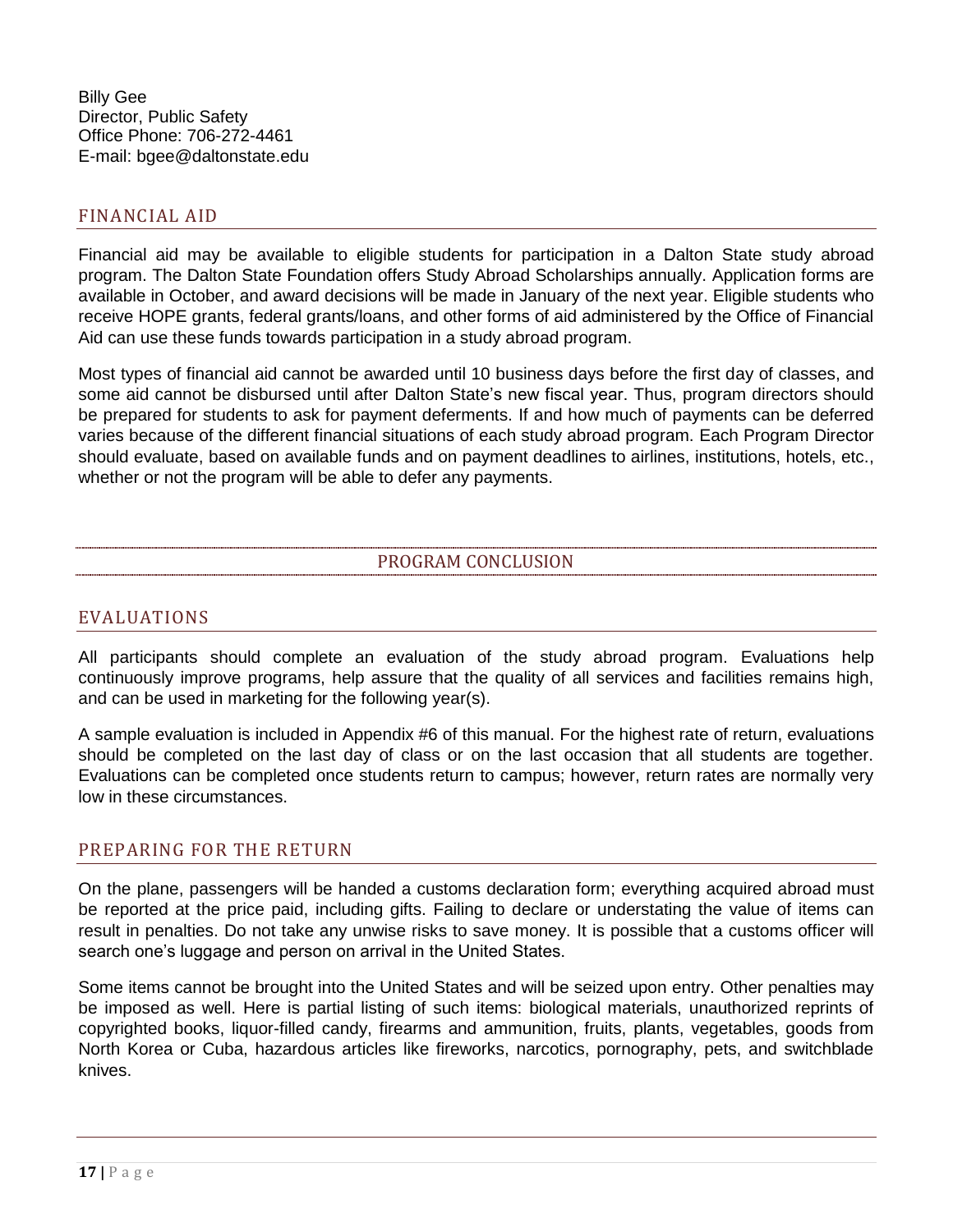# APPENDIX LIST

- 1. Dalton State College Guidelines for Study Abroad Program Proposals
- 2. Dalton State College Study Abroad Program Approval Form
- 3. Study Abroad Medical Profile and Consent for Care
- 4. Study Abroad Incident Report Form
- 5. University System of Georgia Terms and Conditions of Participation
- 6. University System of Georgia Transportation Waiver
- 7. Sample Program Student Evaluation
- 8. Sample Course Student Evaluation

\*This handbook uses materials from *USG Handbook for Developing and Maintaining Study Abroad Programs* from the Board of Regents, *Study Abroad Handbook* from North Georgia College and State University, and European Council's and Asia Council's Summer Programs.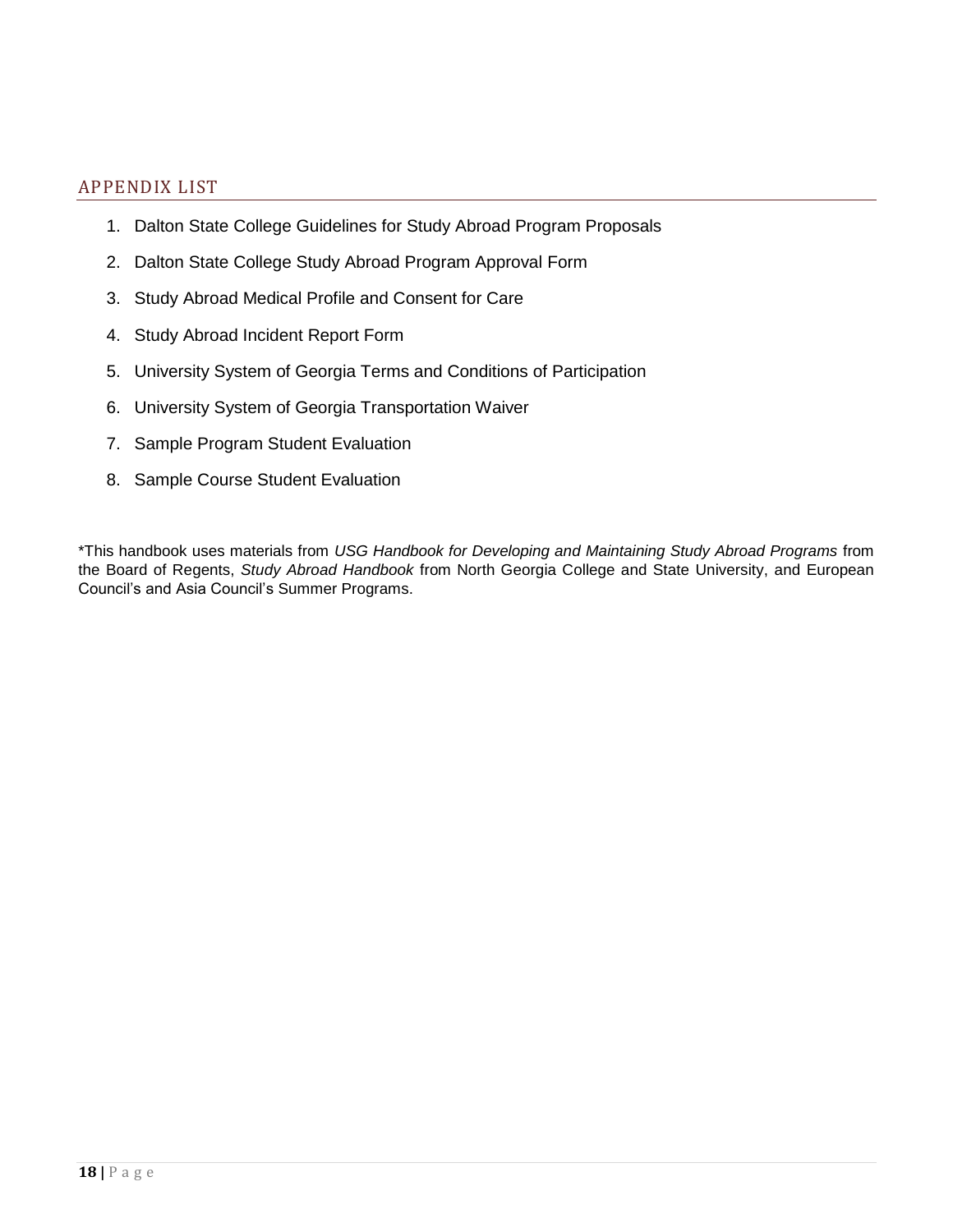# DALTON STATE COLLEGE

#### GUIDELINES FOR STUDY ABROAD PROGRAM PROPOSALS

In preparing a proposal for a study abroad program, a description of the program in accord with the following guidelines is required.

I. TITLE OF STUDY ABROAD PROGRAM

II. SPONSORING COLLEGE AND DEPARTMENT

- III. PROGRAM DIRECTOR--NAME, TITLE
- IV. GOALS AND OBJECTIVES OF THE PROGRAM

Discuss the purpose of the program, what you hope to achieve, what the students will do and how they will benefit from the program.

V. RELATIONSHIP OF PROGRAM TO DALTON STATE COLLEGE'S STRATEGIC PLAN

#### VI. RELATIONSHIP TO DALTON STATE'S DEPARTMENT/MAJOR How does the program facilitate the work of the department, its curricula and scholarship?

#### VII. COURSE NUMBER(S) AND TITLE(S)

- A. Title of course(s):
- B. Corresponding numbers
- C. Credit hours to be granted
- D. Course prerequisites
- E. Course description/requirements Describe the course, its objectives and activities for students, and how it meets the standards for courses offered on the Dalton State campus.
- F. Quality of course content Describe how the course content is reflective of the knowledge of the subject matter available from contemporary sources.
- G. Description of the course evaluation plan How will the instructor be evaluated and how will the content of the course be appraised?
- H. Instructional arrangements
- I. Attach a copy of the syllabus/class schedule
	- 1. Identify classroom/facilities available
	- 2. Identify library and other resources available

#### VIII. PARTICIPANTS

- A. Number of program applicants expected
- B. Level of education required for enrollment
- C. Prerequisites required

#### IX. SITE VISIT

Describe your site visit and the pertinent information gathered in preparation for this program.

- X. TRAVEL ARRANGEMENTS AND LOGISTICS
	- A. Country (ies) to be visited
	- B. Tentative Schedule
		- 1. Dates for the program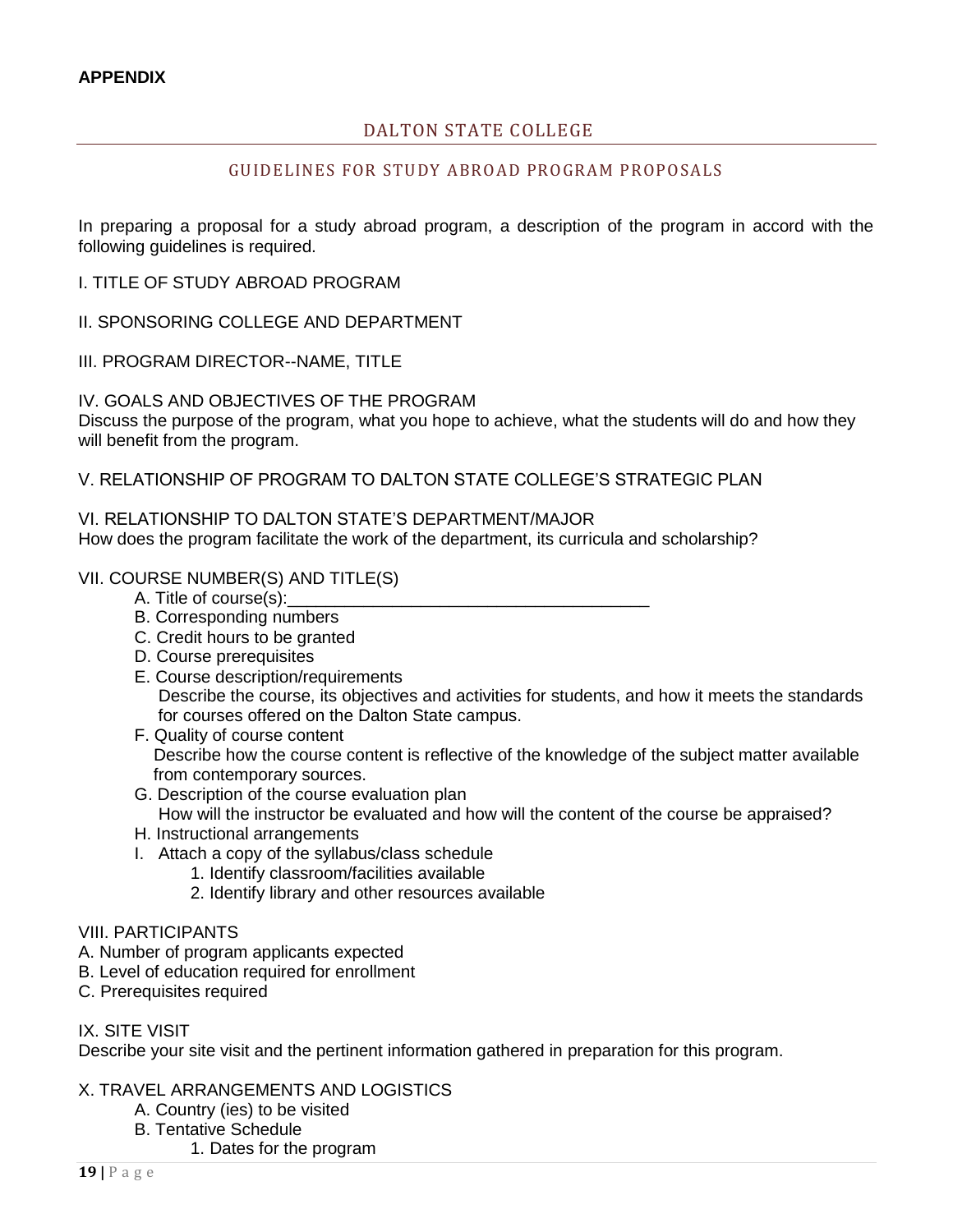#### 2. Itinerary (attach daily schedule)

- C. International and/or domestic airline(s)
- D. Ground transportation arrangements
- E. Housing arrangements
- Describe facility and include address, contact person, telephone number, fax number, etc.
- F. Security/safety plan, as determined in the site visit

#### XI. FACULTY

- A. Qualifications of Dalton State faculty teaching in the program
- B. Qualifications of international faculty teaching in the program

XII. BUDGET Attach Budget Worksheet

XIII. RECRUITMENT How will you recruit qualified applicants?

XIV. PREDEPARTURE ORIENTATION Describe plan for pre-departure orientation

XV. EVALUATION PLAN

How will you know whether the overall program goals have been achieved? What kinds of evidence will you present to substantiate your appraisal?

XVI. AFFILIATED OR CO-SPONSORING INTERNATIONAL INSTITUTION Describe the co-sponsor, if any, and assess the benefits and liabilities of such an affiliation for Dalton State.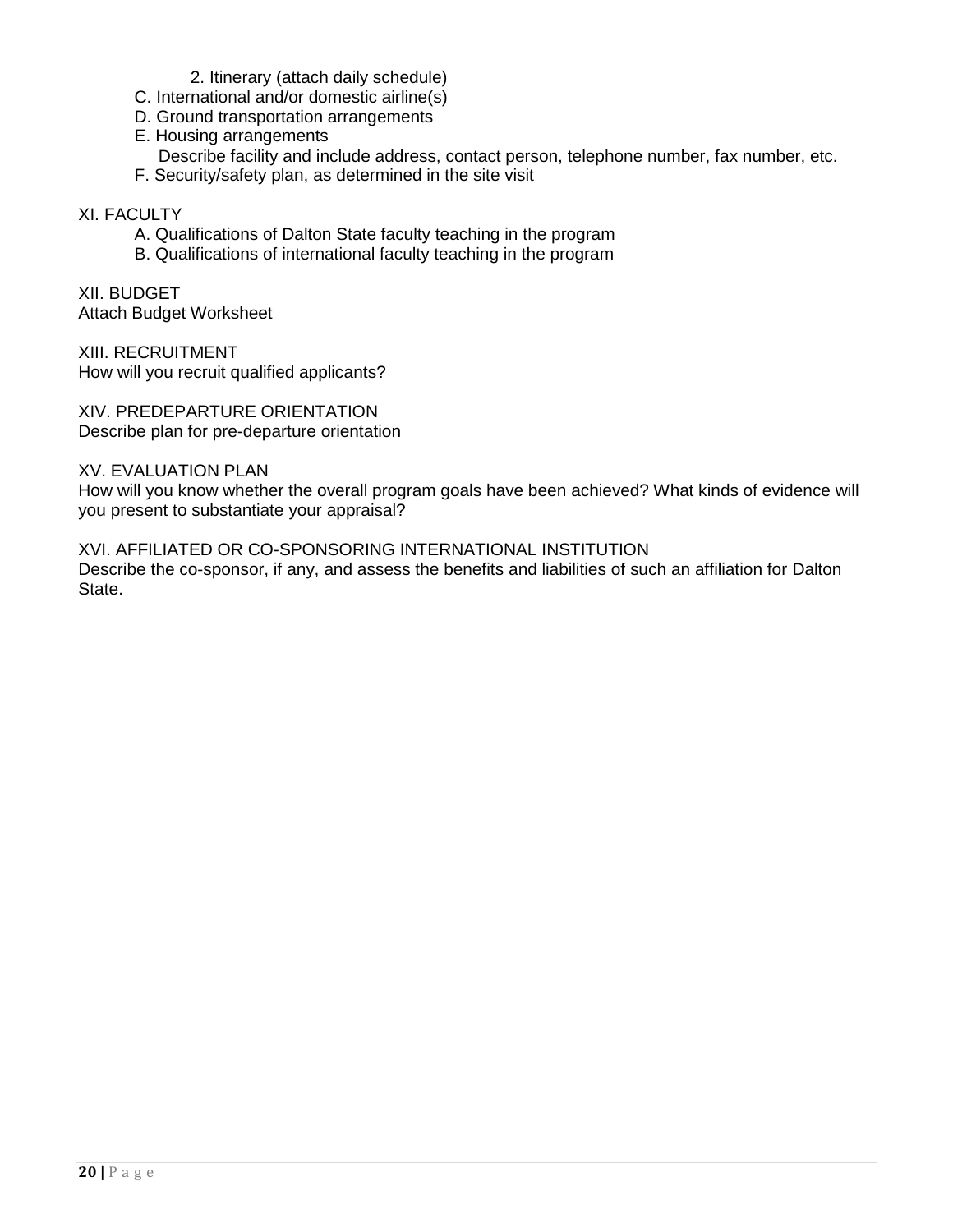# DALTON STATE COLLEGE STUDY ABROAD PROGRAMS

New and Existing Approval Form:

|             | (Please Type)                                                                          |
|-------------|----------------------------------------------------------------------------------------|
|             |                                                                                        |
|             |                                                                                        |
|             |                                                                                        |
|             | Telephone: ____________________Fax: ____________________E-mail:_________________       |
|             |                                                                                        |
|             |                                                                                        |
|             |                                                                                        |
|             |                                                                                        |
|             |                                                                                        |
| Signatures: |                                                                                        |
|             |                                                                                        |
|             |                                                                                        |
|             | International Education Coordinator: ____________________________Date: __________      |
|             | Vice President for Academic Affairs: _______________________________Date: ____________ |
|             |                                                                                        |

*\*Please submit this form annually to the director of the Center for International Education*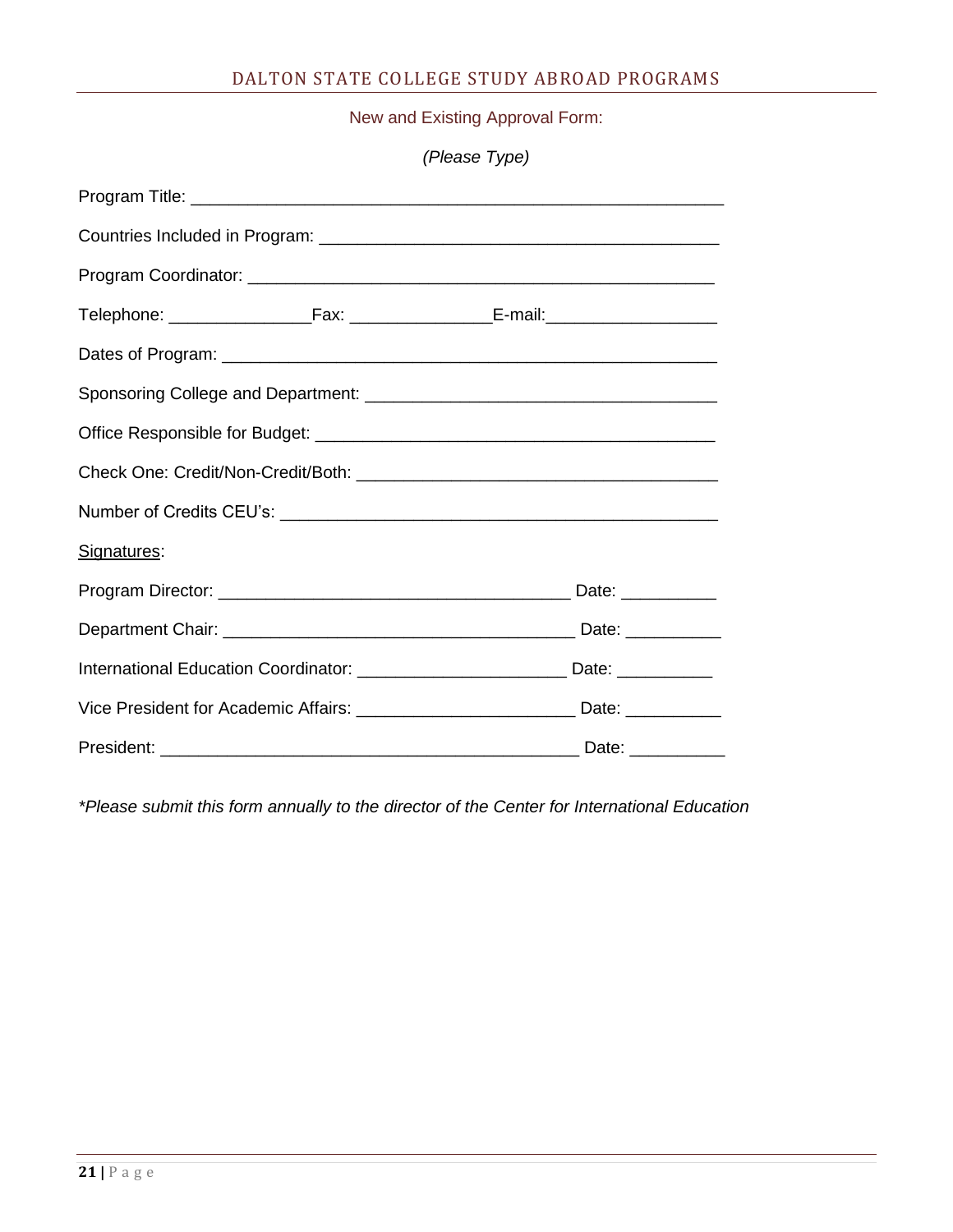# DALTON STATE COLLEGE'S STUDY ABROAD PROGRAMS PROJECTED BUDGET

| <b>Cost per Participant:</b>                                                                                  |
|---------------------------------------------------------------------------------------------------------------|
| Airfare: 2008. 2008. 2009. 2010. 2010. 2010. 2010. 2010. 2010. 2010. 2010. 2010. 2010. 2010. 2010. 2010. 2010 |
|                                                                                                               |
|                                                                                                               |
|                                                                                                               |
|                                                                                                               |
|                                                                                                               |
|                                                                                                               |
| (May include in program cost or not)                                                                          |
|                                                                                                               |
|                                                                                                               |
|                                                                                                               |
|                                                                                                               |
| Program Director's Expenses: (To be built into participant cost of program)                                   |
|                                                                                                               |
|                                                                                                               |
|                                                                                                               |
|                                                                                                               |
|                                                                                                               |
|                                                                                                               |
|                                                                                                               |
|                                                                                                               |
|                                                                                                               |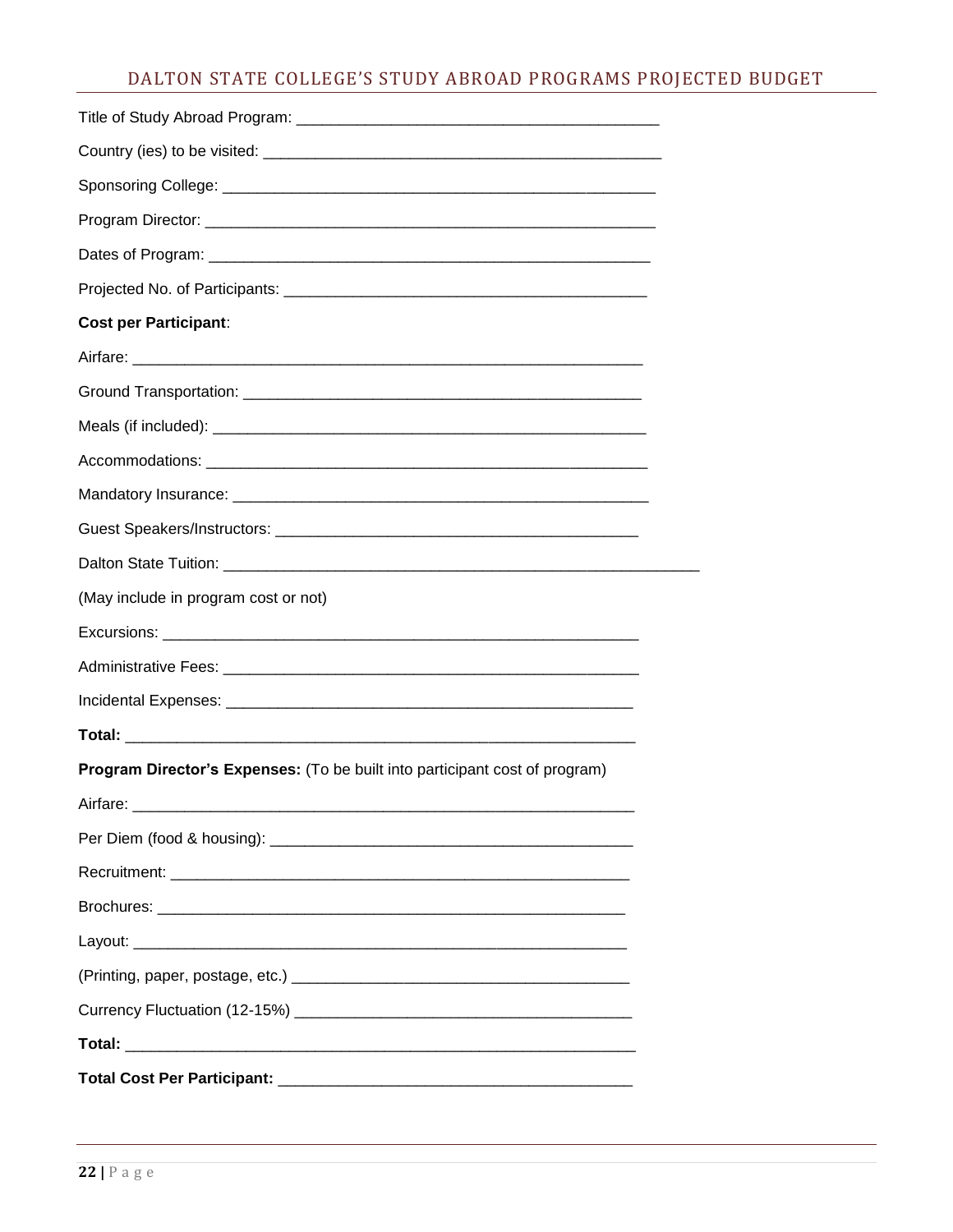#### *CONFIDENTIAL*

| After completion, give sealed envelope containing the form to trip leader. Include up-to-date copy of |
|-------------------------------------------------------------------------------------------------------|
| immunizations history.                                                                                |
|                                                                                                       |
| $M \t F$                                                                                              |
|                                                                                                       |
| Address:                                                                                              |
|                                                                                                       |
|                                                                                                       |
| In Case of Emergency Notify:                                                                          |
|                                                                                                       |
| Relationship to you: ______________________________                                                   |
|                                                                                                       |
|                                                                                                       |
| Relationship to you: __________________________                                                       |
|                                                                                                       |
| Personal Physician:                                                                                   |
|                                                                                                       |
|                                                                                                       |
|                                                                                                       |
| <u> 1989 - Jan Berlin, Amerikaansk politiker (</u><br>Health Insurance:                               |
|                                                                                                       |
|                                                                                                       |
|                                                                                                       |
|                                                                                                       |
|                                                                                                       |
|                                                                                                       |
| Allergies and Drug Reactions:                                                                         |
| (Describe type of reaction)                                                                           |
| <b>Current Medications:</b>                                                                           |
| (Include exact dosage and reason for medication)                                                      |
| <b>Current Medical Problems or Health concerns:</b>                                                   |
| (List ALL problems whether or not they affect your activity)                                          |
| Past Illness/Hospitalizations/Surgery:                                                                |
| (List ALL significant past illness, and all hospitalizations and surgeries; give dates)               |
| Have you ever had chickenpox? _________Yes ________<br><b>No</b>                                      |
| Signature                                                                                             |
| Date                                                                                                  |
| <b>Printed Name</b>                                                                                   |

\_\_\_\_\_\_\_\_\_\_\_\_\_\_\_\_\_\_\_\_\_\_\_\_\_\_\_\_ Co-Signature of parent or guardian if student is under 18 years of age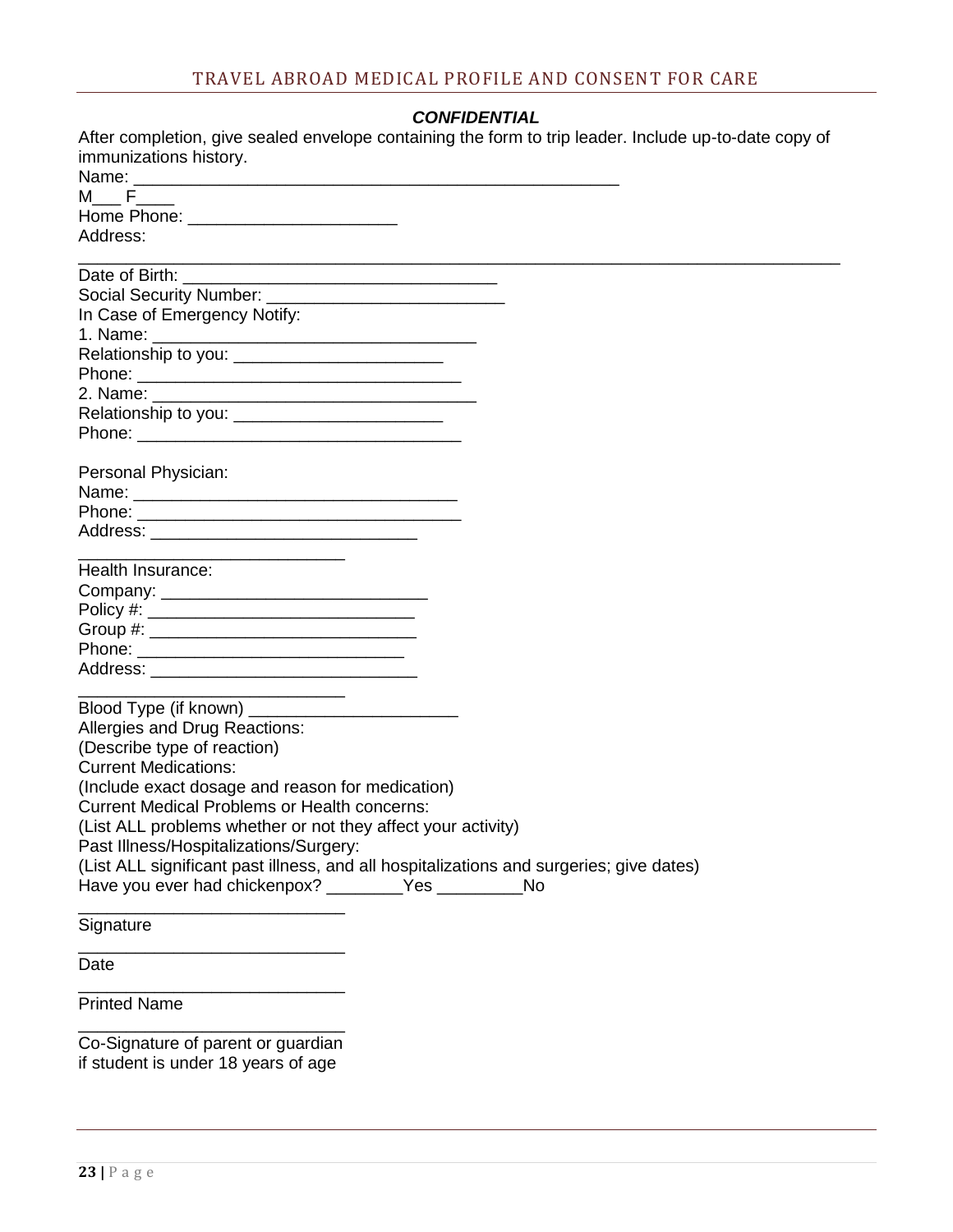# INCIDENT REPORT FORM

|                       |                                                                          | The program director should complete this report immediately after the incident. If the incident is<br>witnessed by more than one of the above persons, all of them should submit separate reports. |  |
|-----------------------|--------------------------------------------------------------------------|-----------------------------------------------------------------------------------------------------------------------------------------------------------------------------------------------------|--|
|                       |                                                                          |                                                                                                                                                                                                     |  |
|                       |                                                                          |                                                                                                                                                                                                     |  |
|                       |                                                                          |                                                                                                                                                                                                     |  |
|                       |                                                                          |                                                                                                                                                                                                     |  |
|                       |                                                                          |                                                                                                                                                                                                     |  |
|                       |                                                                          | Faculty/Staff Person Completing Report and Contact Information: ________________                                                                                                                    |  |
|                       |                                                                          | Program Name: <u>Contract Communication</u> Contract Communication Communication Communication Communication                                                                                        |  |
|                       |                                                                          |                                                                                                                                                                                                     |  |
|                       | Please check the appropriate box to indicate the nature of the incident: |                                                                                                                                                                                                     |  |
| □ Alcohol/Drugs       | $\square$ Theft                                                          | □ Assault of Student                                                                                                                                                                                |  |
| $\Box$ Injury/Illness | $\Box$ Arrest of Student                                                 |                                                                                                                                                                                                     |  |
|                       |                                                                          |                                                                                                                                                                                                     |  |
| necessary.            | <u> 1989 - Johann Stoff, amerikansk politiker (d. 1989)</u>              | Please describe the incident. Be as specific as possible, including all details. Use additional sheets if                                                                                           |  |
|                       |                                                                          |                                                                                                                                                                                                     |  |
|                       |                                                                          | ,我们也不会有什么。""我们的人,我们也不会有什么?""我们的人,我们也不会有什么?""我们的人,我们也不会有什么?""我们的人,我们也不会有什么?""我们的人                                                                                                                    |  |
|                       |                                                                          |                                                                                                                                                                                                     |  |
|                       |                                                                          |                                                                                                                                                                                                     |  |
|                       | Action(s) Taken If Any: Action Contract of Taken If Any:                 |                                                                                                                                                                                                     |  |
|                       |                                                                          |                                                                                                                                                                                                     |  |
|                       |                                                                          |                                                                                                                                                                                                     |  |
|                       |                                                                          |                                                                                                                                                                                                     |  |
|                       |                                                                          |                                                                                                                                                                                                     |  |
|                       |                                                                          |                                                                                                                                                                                                     |  |
|                       |                                                                          |                                                                                                                                                                                                     |  |
|                       |                                                                          |                                                                                                                                                                                                     |  |

Signature of Reporting Person **Date** Date **Date**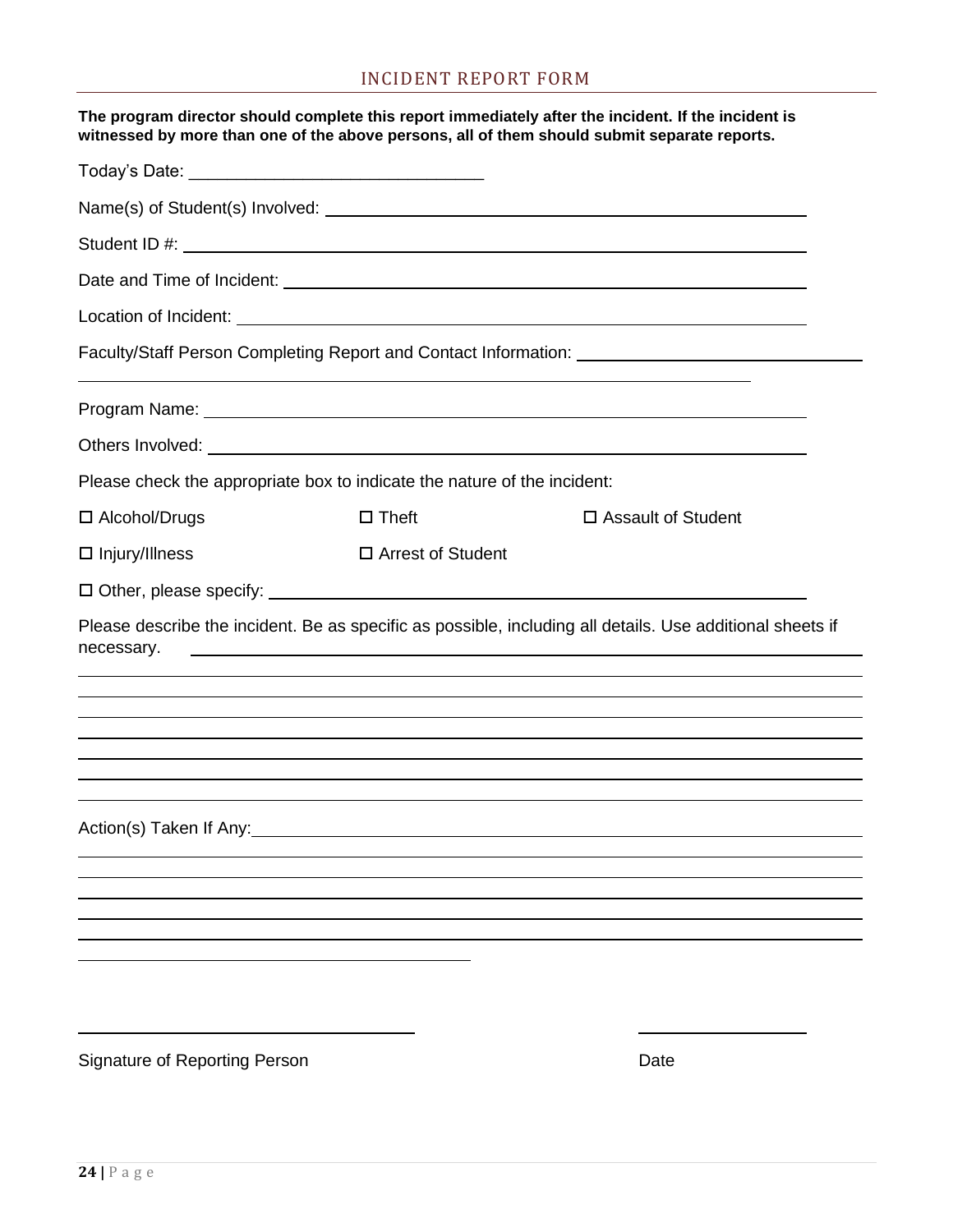# UNIVERSITY SYSTEM OF GEORGIA TERMS AND CONDITIONS OF PARTICIPATION

| WHEREAS, I,<br>Program at            |                                  | wish to participate in the Study Abroad |
|--------------------------------------|----------------------------------|-----------------------------------------|
|                                      | (institution) to take place from |                                         |
| (date)<br>through<br><b>WHEREAS,</b> | (date) located in                | (City & Country) and,                   |

I therefore acknowledge and attest to the following statements and I agree to abide by the following terms and conditions at all times during my participation in the Program:

I understand that I am subject to the laws of the country or state where I am studying as well as the rules and regulations of my Host and Home Institutions. I also understand that it is my responsibility to be informed about the laws of the country or state and to conduct myself in a manner that complies with those laws.

I will follow the student code of conduct as described in **Fig. (institution)** student handbook at all times during my participation in the Program.

I assume full responsibility for any personal activities in which I participate that are outside the scope of required course work and for my personal conduct while participating in my required course work activities.

I have been informed of all State Department warnings pertaining to the country (ies) of my destination. I understand that I am responsible for my personal property and will not hold the institution responsible should damage occur.

I am aware that there are inherent risks in travel and work in international settings, particularly in developing countries. I understand that the political and environmental and cultural situations in these countries differ from those in my own country and my home institution environment. I understand that these situations are unpredictable and may become volatile and dangerous often within a very short period of time. I understand that in such circumstances evacuation may prove difficult or impossible. To the best of my knowledge, I am in good health and suffer no disability or condition that, even with reasonable accommodation, would render my participation medically inadvisable.

I understand that I am required to carry health or accident insurance that will cover me while I am abroad, and that I will be responsible for any expenses associated with injuries or illnesses that may occur including cost of medical evacuation and repatriation of remains. In case of emergency, I authorize faculty/staff to obtain necessary treatment on my behalf.

The \_\_\_\_\_\_\_\_\_\_\_\_\_\_\_\_\_ (institution) strongly discourages students owning or operating vehicles while participating in study abroad programs. Traffic congestion and different traffic laws and regulations, civil and criminal, can make driving motor vehicles in foreign countries extremely hazardous. Insurance requirements, or other financial responsibility laws, vary from country to country. If, however, a participant is determined to operate a motor vehicle while abroad, he or she recognizes that the (institution) assumes no financial responsibility for legal aid, or for the care of the participant should he/she be involved in an accident while operating a motor vehicle.

I have weighed the dangers inherent in foreign travel and work, the risks presented to my own health and well being, and my personal desire to further my educational experiences by traveling and working in foreign countries. I have had the opportunity to ask questions which have been answered to my satisfaction. Nonetheless, I acknowledge that there may be additional factors that may not have been brought to my attention. I have concluded that the risks are acceptable and are outweighed by my desire to participate.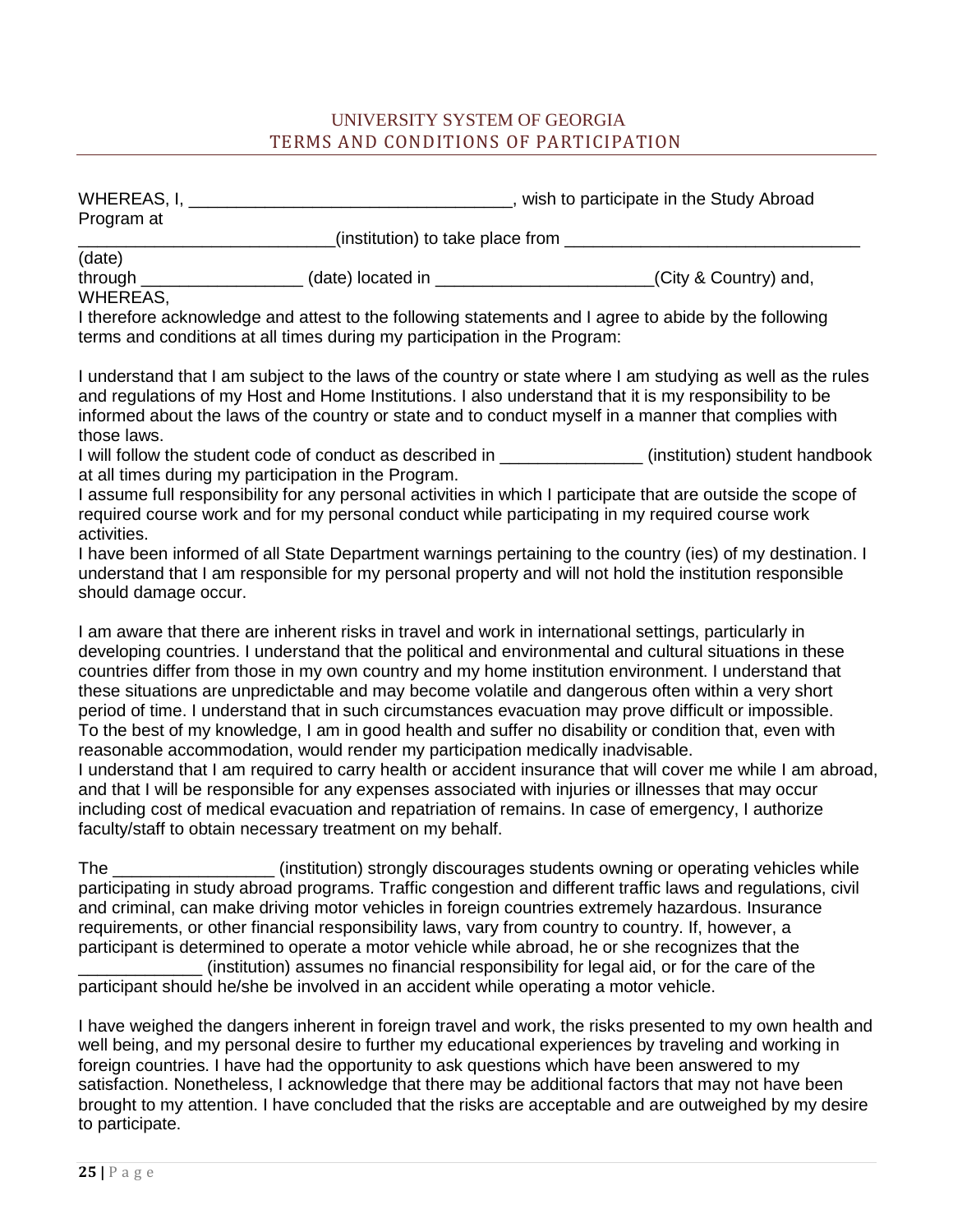I understand that my participation in this program is voluntary and that I voluntarily assume all risks of injury to myself or damage to my property and agree to hold harmless \_\_\_\_\_\_\_\_\_\_\_\_\_\_\_\_(institution), its officers, directors, employees and authorized agents from any and all liability, claims, or causes of action arising out of my participation in study abroad activities or transportation to and from.

# **By signing below, I acknowledge that I have read, understand, and agree to abide by this agreement.**

| Signature of Participant                      | Date:         |  |
|-----------------------------------------------|---------------|--|
| Name (Please print): _________________        | Telephone No. |  |
| Signature of Parent or guardian:              | Date:         |  |
| (If participant is less than 18 years of age) |               |  |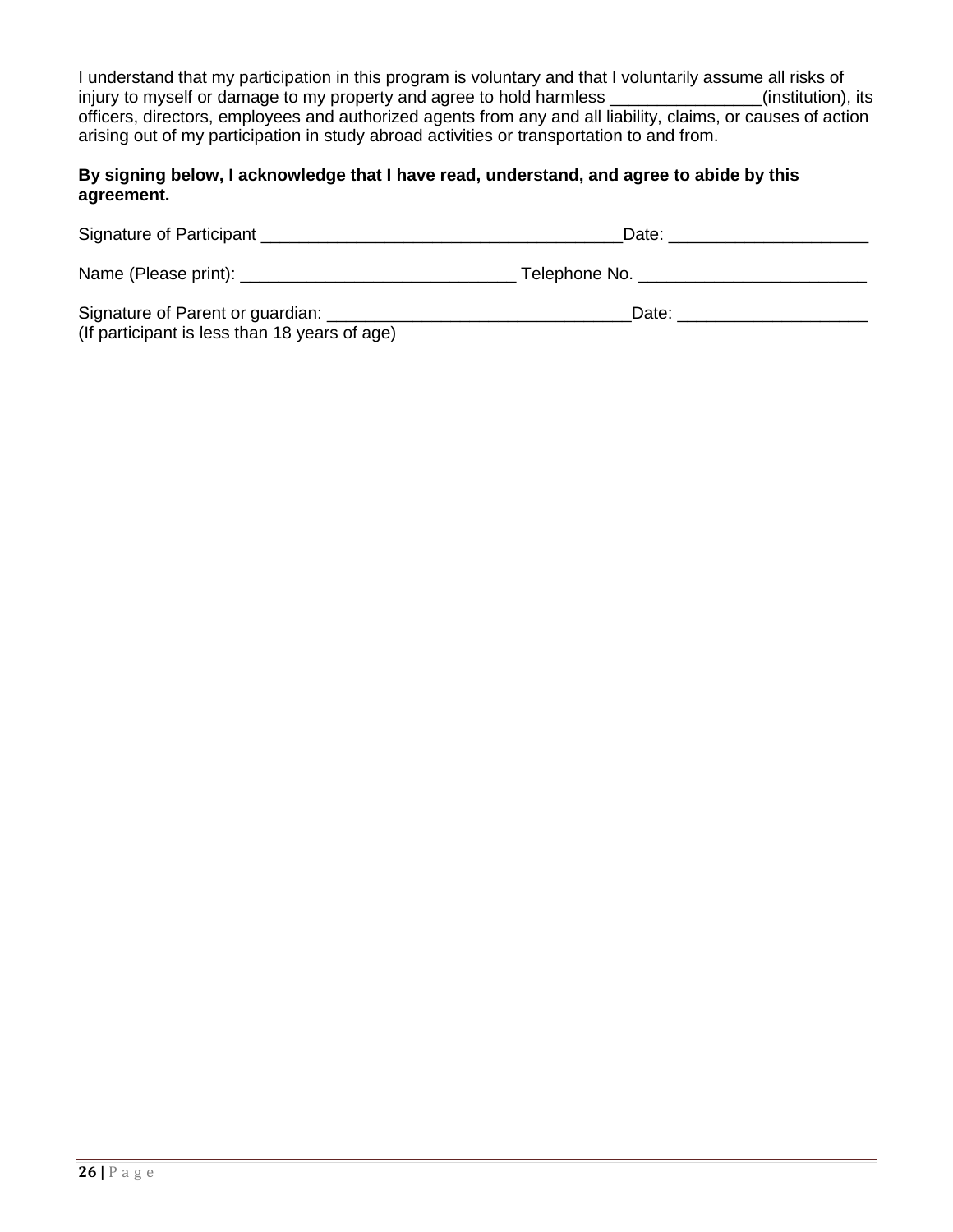It is the understanding of \_\_\_\_\_\_\_\_\_\_\_\_\_\_\_\_\_\_\_\_\_\_\_\_\_\_(institution) that you have alternative transportation arrangements and will not participate in travel arrangements made by \_\_\_\_\_\_\_\_\_\_\_\_\_\_\_\_\_\_\_\_\_\_\_\_\_\_\_\_\_\_\_  $(i$ nstitution) as part of the course entitled "

It is therefore understood that ALTERNATIVE you accept full responsibility for travel arrangements and the associated costs. Further, the \_\_\_\_\_\_\_\_\_\_\_\_\_\_\_\_\_\_\_(institution) is not responsible for any bodily injury or property damage which may arise out of these alternative arrangements.

Please affirm your understanding by reading and signing the statement below:

I understand that transportation arrangements to and from \_\_\_\_\_\_\_\_\_\_\_\_\_\_\_\_\_\_\_are available to me and I have elected to decline these arrangements. I accept full responsibility for making my own arrangements. I will not hold the \_\_\_\_\_\_\_\_\_\_\_\_\_(institution), its trustees, agents, or employees responsible for any bodily injury, property damage, or other incident which may arise out of my alternative travel arrangements.

Name (please print)

\_\_\_\_\_\_\_\_\_\_\_\_\_\_\_\_\_\_\_\_\_\_\_\_\_

\_\_\_\_\_\_\_\_\_\_\_\_\_\_\_\_\_\_\_\_\_\_\_\_\_

\_\_\_\_\_\_\_\_\_\_\_\_\_\_\_\_\_\_\_\_\_\_\_\_\_

\_\_\_\_\_\_\_\_\_\_\_\_\_\_\_\_\_\_\_\_\_\_\_\_\_

\_\_\_\_\_\_\_\_\_\_\_\_\_\_\_\_\_\_\_\_\_\_\_\_\_\_

Date

(Signature)

Signature of parent or guardian (if participant is under 18 years of age)

(Date)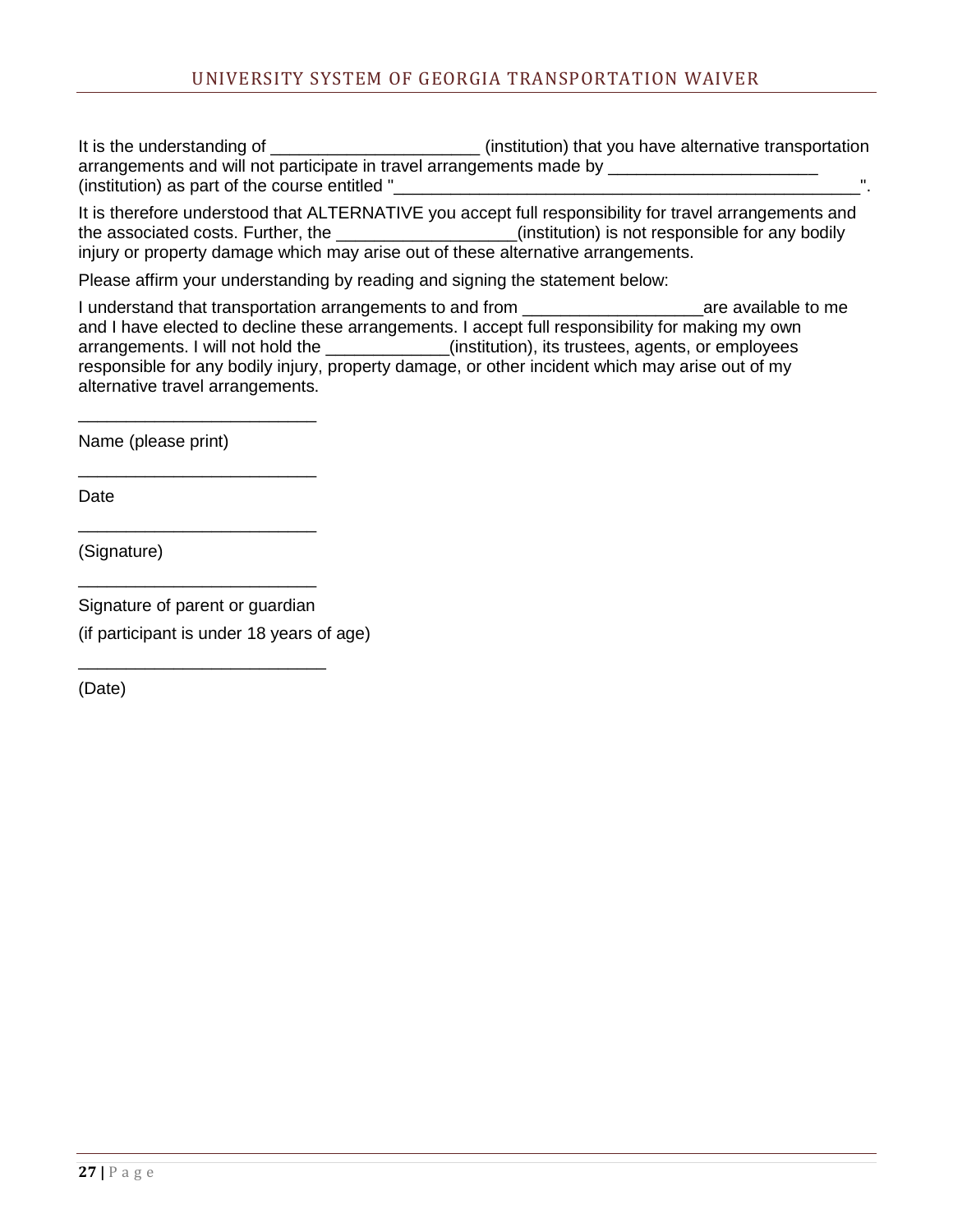# PLANNING AND ORIENTATION

1. What first attracted you to the program?

2. Before the program actually began, did you receive enough information to prepare for (a) the program in general and (b) the course you are taking?

3. Was the orientation meeting helpful? If not, what additional information could have been provided?"

4. Were the procedures for arrival, settling in the dorm, and on-site orientation satisfactory?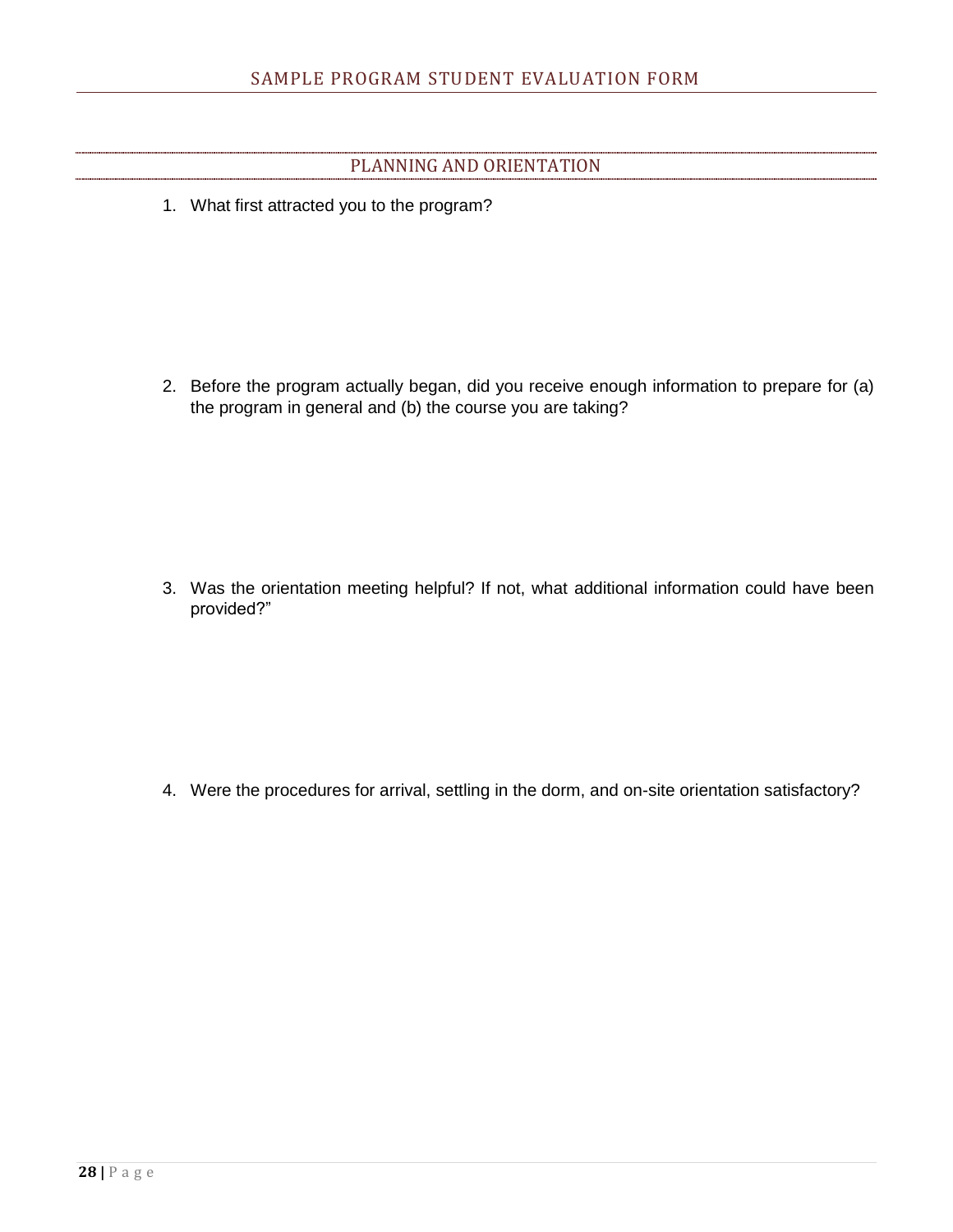1. Please comment on the living accommodations and meal arrangements. Would you suggest any changes or improvements?

2. Please comment on the services provided by the host institution (computer use, Internet availability, classroom facilities, etc.). Would you suggest any changes or improvement?

3. Please comment on the helpfulness and assistance of the program staff, the faculty members, and staff at the host institution in responding to your questions, resolving problems, etc. Did you receive help when you needed it?

4. What was most enjoyable part of your experience in this program?

5. What advice would you offer to fellow students about participating in a similar program in the future?